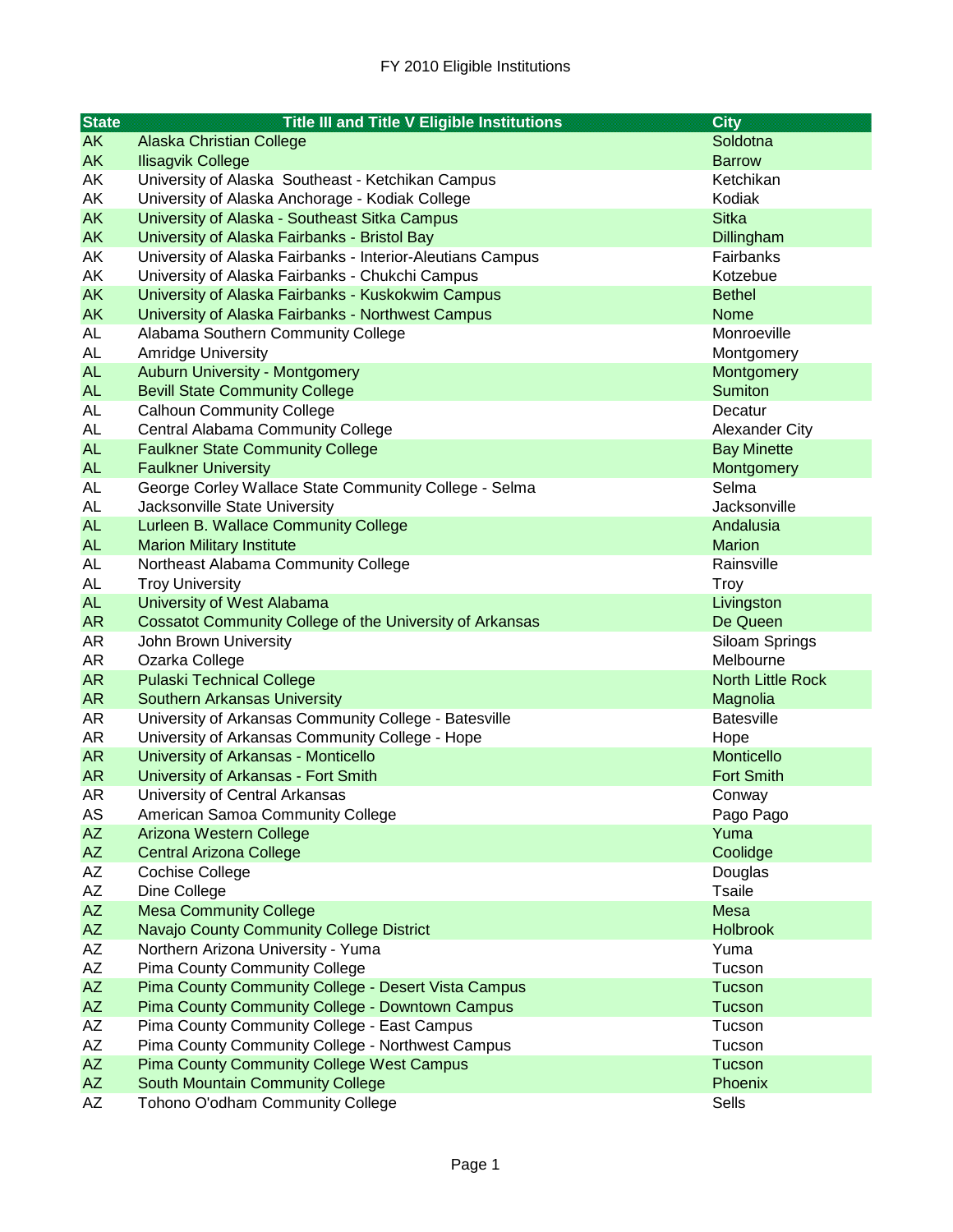| <b>State</b> | <b>Title III and Title V Eligible Institutions</b> | <b>City</b>            |
|--------------|----------------------------------------------------|------------------------|
| CA           | Allan Hancock College                              | Santa Maria            |
| <b>CA</b>    | <b>Antelope Valley College</b>                     | Lancaster              |
| <b>CA</b>    | <b>Bakersfield College</b>                         | <b>Bakersfield</b>     |
| CA           | Cabrillo College                                   | Aptos                  |
| CA           | California State Polytechnic University, Pomona    | Pomona                 |
| <b>CA</b>    | California State University - Fresno               | Fresno                 |
| <b>CA</b>    | California State University - Los Angeles          | Los Angeles            |
| CA           | California State University Dominguez Hills        | Carson                 |
| CA           | California State University, Northridge            | Northridge             |
| <b>CA</b>    | California State University, Stanislaus            | <b>Turlock</b>         |
| <b>CA</b>    | <b>California State University Channel Islands</b> | Camarillo              |
| CA           | California State University, Bakersfield           | <b>Bakersfield</b>     |
| CA           | California State University, East Bay              | Hayward                |
| <b>CA</b>    | California State University, Fullerton             | <b>Fullerton</b>       |
| CA           | California State University, Long Beach            | Long Beach             |
| CA           | California State University, Monterey Bay          | Seaside                |
| CA           | California State University, Sacramento            | Sacramento             |
| CA           | California State University, San Bernardino        | San Bernardino         |
| CA           | California State University, San Marcos            | San Marcos             |
| CA           | Canada College                                     | <b>Redwood City</b>    |
| CA           | <b>Cerritos College</b>                            | Norwalk                |
| <b>CA</b>    | <b>Chaffey Community College</b>                   | Rancho Cucamonga       |
| <b>CA</b>    | <b>Citrus Community College</b>                    | Glendora               |
| CA           | <b>Coastline Community College</b>                 | <b>Fountain Valley</b> |
| CA           | College of Alameda                                 | Alameda                |
| <b>CA</b>    | <b>College of the Canyons</b>                      | Santa Clarita          |
| <b>CA</b>    | <b>College of the Desert</b>                       | <b>Palm Desert</b>     |
| CA           | College of the Sequoias                            | Visalia                |
| CA           | Columbia College                                   | Sonora                 |
| <b>CA</b>    | <b>Contra Costa College</b>                        | San Pablo              |
| CA           | <b>Crafton Hills College</b>                       | Yucaipa                |
| CA           | Cuesta College                                     | San Luis Obispo        |
| CA           | <b>Cypress College</b>                             | Cypress                |
| <b>CA</b>    | De Anza Community College                          | Cupertino              |
| <b>CA</b>    | East Los Angeles College                           | <b>Monterey Park</b>   |
| CА           | El Camino College                                  | Torrance               |
| CA           | Evergreen Valley College                           | San Jose               |
| CA           | <b>Fresno City College</b>                         | Fresno                 |
| CA           | <b>Fresno Pacific University</b>                   | Fresno                 |
| CA           | <b>Fullerton College</b>                           | Fullerton              |
| CA           | Gavilan College                                    | Gilroy                 |
| CA           | <b>Glendale Community College</b>                  | Glendale               |
| CA           | <b>Hartnell Community College</b>                  | <b>Salinas</b>         |
| CA           | <b>Holy Names College</b>                          | Oakland                |
| CA           | <b>Humboldt State University</b>                   | Arcata                 |
| CA           | <b>Imperial Valley College</b>                     | Imperial               |
| CA           | Laguna College of Art and Design                   | Laguna Beach           |
| CA           | Laney College                                      | Oakland                |
| CA           | Lassen College                                     | Susanville             |
| CA           | Long Beach City College                            | Long Beach             |
| CA           | Los Angeles City College                           | Los Angeles            |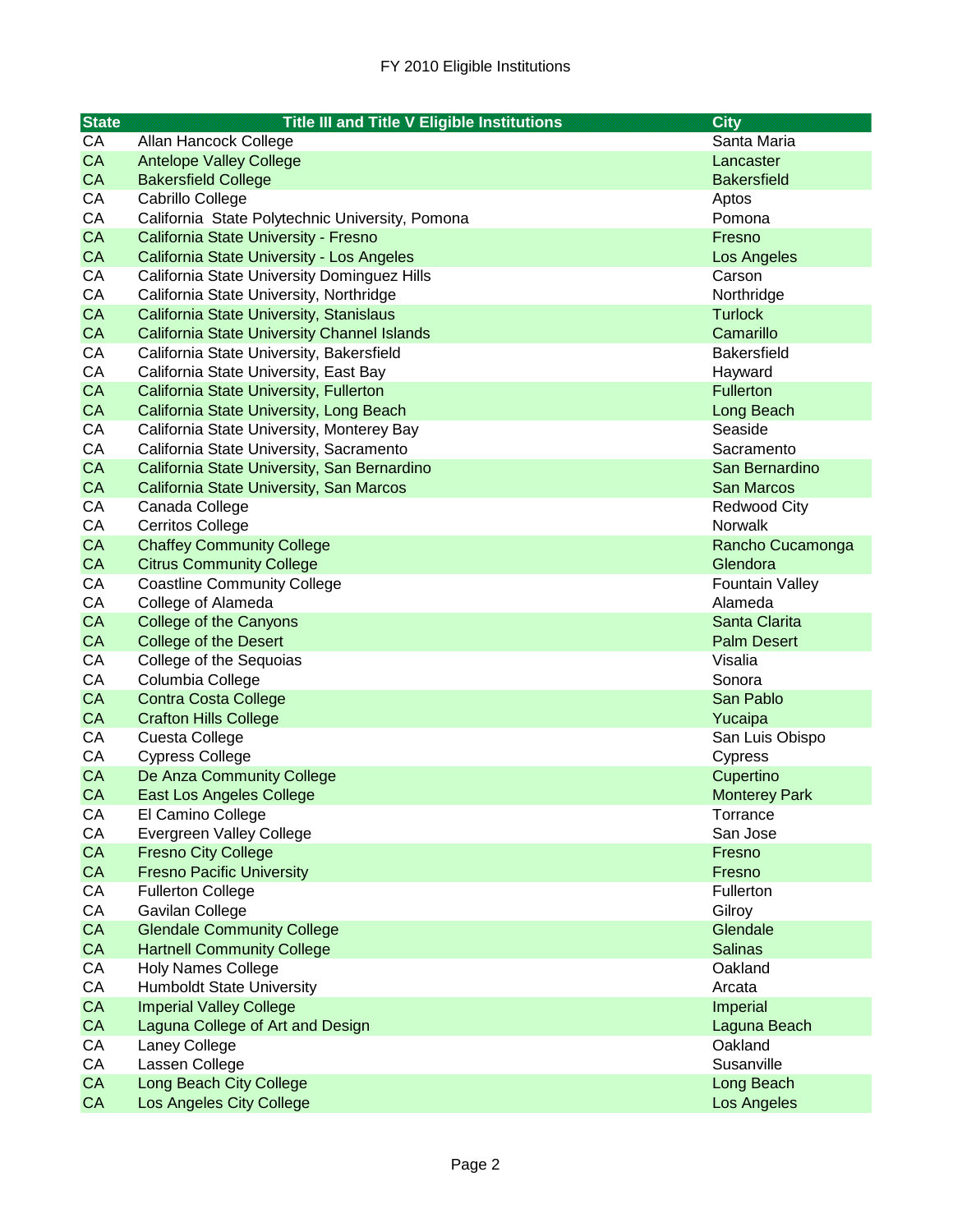| <b>State</b> | <b>Title III and Title V Eligible Institutions</b>  | <b>City</b>           |
|--------------|-----------------------------------------------------|-----------------------|
| CA           | Los Angeles Harbor College                          | Wilmington            |
| CA           | Los Angeles Mission College                         | Sylmar                |
| CA           | Los Angeles Pierce College                          | <b>Woodland Hills</b> |
| <b>CA</b>    | Los Angeles Southwest College                       | Los Angeles           |
| CA           | Los Angeles Trade Technical College                 | Los Angeles           |
| CA           | Los Angeles Valley College                          | Van Nuys              |
| <b>CA</b>    | <b>Los Medanos College</b>                          | Pittsburg             |
| <b>CA</b>    | <b>Merced College</b>                               | <b>Merced</b>         |
| CA           | <b>Merritt College</b>                              | Oakland               |
| CA           | MiraCosta College                                   | Oceanside             |
| <b>CA</b>    | <b>Mission College</b>                              | Santa Clara           |
| <b>CA</b>    | <b>Modesto Junior College</b>                       | Modesto               |
| CA           | Mount Saint Mary's College                          | Los Angeles           |
| CA           | Mount San Antonio College                           | Walnut                |
| CA           | Mount San Jacinto College                           | San Jacinto           |
| <b>CA</b>    | <b>Napa Valley College</b>                          | <b>Napa</b>           |
| CA           | National Hispanic University                        | San Jose              |
| CA           | Notre Dame de Namur University                      | <b>Belmont</b>        |
| CA           | <b>Orange Coast College</b>                         | Costa Mesa            |
| <b>CA</b>    | <b>Oxnard College</b>                               | Oxnard                |
| CA           | Palomar College                                     | San Marcos            |
| CA           | Pasadena City College                               | Pasadena              |
| <b>CA</b>    | <b>Porterville College</b>                          | Porterville           |
| <b>CA</b>    | <b>Reedley College</b>                              | <b>Reedley</b>        |
| CA           | Rio Hondo Community College                         | Whittier              |
| CA           | <b>Riverside Community College</b>                  | Riverside             |
| <b>CA</b>    | Riverside Community College - Moreno Valley Campus  | <b>Moreno Valley</b>  |
| <b>CA</b>    | <b>Riverside Community College - Norco Campus</b>   | <b>Norco</b>          |
| CA           | San Bernardino Valley College                       | San Bernardino        |
| CA           | San Diego City College                              | San Diego             |
| CA           | San Diego State University - Imperial Valley Campus | Calexico              |
| <b>CA</b>    | San Francisco Community College System Office       | San Francisco         |
| CA           | San Joaquin Delta College                           | Stockton              |
| CA           | San Jose City College                               | San Jose              |
| <b>CA</b>    | San Jose State University                           | San Jose              |
| <b>CA</b>    | Santa Ana College                                   | Santa Ana             |
| CA           | Santa Barbara City College                          | Santa Barbara         |
| CA           | Santa Monica College                                | Santa Monica          |
| CA           | Santa Rosa Junior College                           | Santa Rosa            |
| CA           | Santiago Canyon College                             | Orange                |
| CA           | Sierra College                                      | Rocklin               |
| CA           | <b>Solano Community College</b>                     | Fairfield             |
| CA           | Southwestern College                                | <b>Chula Vista</b>    |
| CA           | <b>State Center Community College District</b>      | Fresno                |
| CA           | <b>Taft College</b>                                 | Taft                  |
| CA           | University of California, Merced                    | Merced                |
| CA           | University of California, Riverside                 | <b>Riverside</b>      |
| CA           | <b>University of La Verne</b>                       | La Verne              |
| CA           | Ventura College                                     | Ventura               |
| CA           | West Hills College Coalinga                         | Coalinga              |
| CA           | <b>West Hills College Lemoore</b>                   | Lemoore               |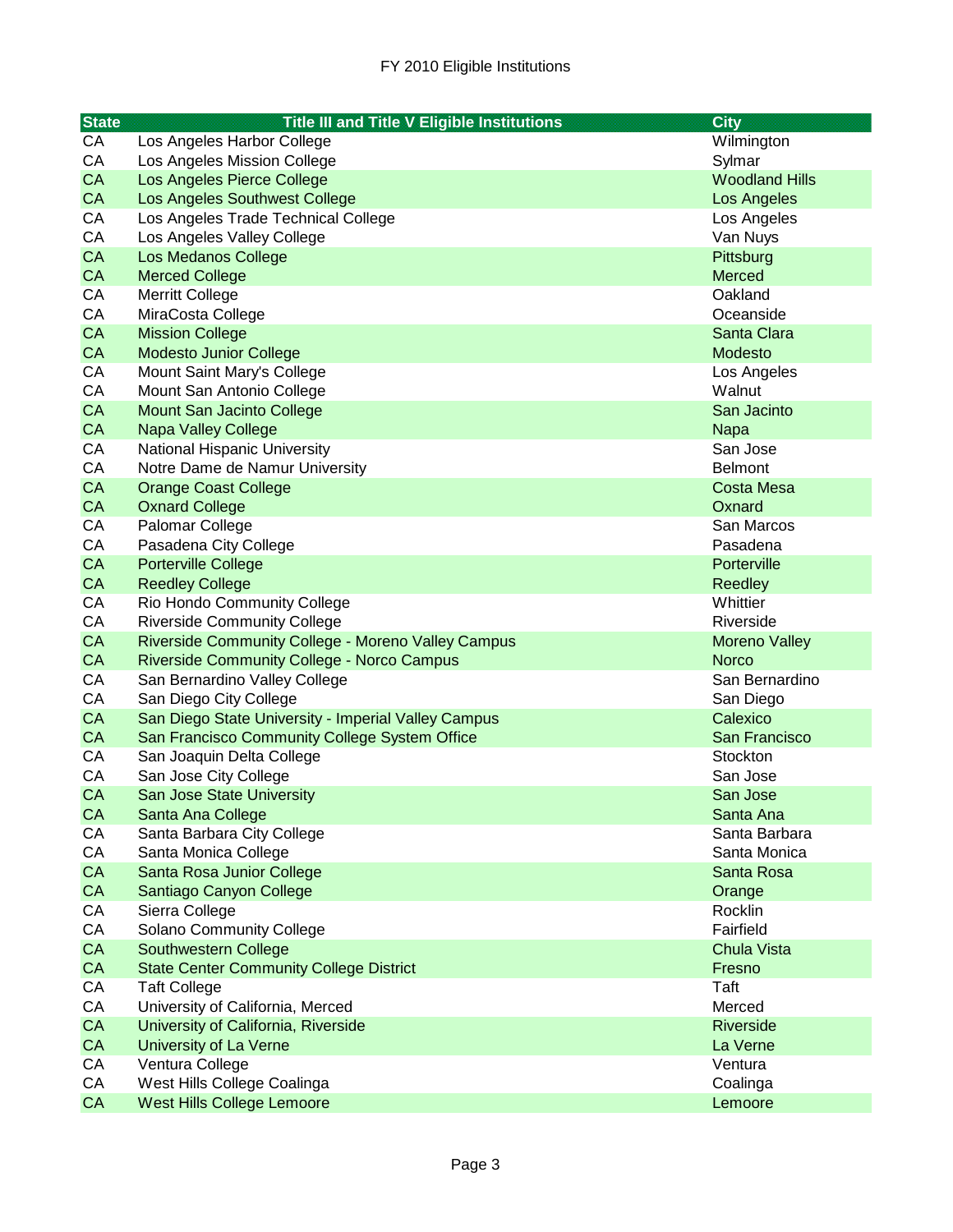| <b>State</b> | <b>Title III and Title V Eligible Institutions</b>           | <b>City</b>                       |
|--------------|--------------------------------------------------------------|-----------------------------------|
| <b>CA</b>    | <b>West Los Angeles College</b>                              | <b>Culver City</b>                |
| CA           | <b>West Valley College</b>                                   | Saratoga                          |
| CA           | <b>Whittier College</b>                                      | Whittier                          |
| CA           | <b>Woodbury University</b>                                   | <b>Burbank</b>                    |
| CO           | <b>Adams State College</b>                                   | Alamosa                           |
| CO           | <b>Aims Community College</b>                                | Greeley                           |
| CO           | Colorado State University - Pueblo                           | Pueblo                            |
| CO           | <b>Community College of Aurora</b>                           | Aurora                            |
| CO           | <b>Community College of Denver</b>                           | Denver                            |
| $_{\rm CO}$  | Fort Lewis College                                           | Durango                           |
| CO           | Metropolitan State College of Denver                         | Denver                            |
| CO           | <b>Morgan Community College</b>                              | Fort Morgan                       |
| CO           | Naropa University                                            | <b>Boulder</b>                    |
| CO           | Otero Junior College                                         | La Junta                          |
| CO           | <b>Pueblo Community College</b>                              | Pueblo                            |
| CO           | <b>Trinidad State Junior College</b>                         | <b>Trinidad</b>                   |
| <b>CT</b>    | <b>Capital Community College</b>                             | Hartford                          |
| <b>CT</b>    | <b>Housatonic Community College</b>                          | <b>Bridgeport</b>                 |
| <b>CT</b>    | Norwalk Community Technical College                          | Norwalk                           |
| <b>CT</b>    | Saint Joseph College                                         | <b>West Hartford</b>              |
| <b>DC</b>    | <b>Test University</b>                                       | Washington                        |
| DC           | <b>Trinity College</b>                                       | Washington                        |
| FL.          | <b>Barry University</b>                                      | Miami Shores                      |
| FL.          | <b>Broward Community College</b>                             | <b>Fort Lauderdale</b>            |
| <b>FL</b>    | <b>Broward Community College - Central Campus</b>            | Davie                             |
| <b>FL</b>    | <b>Broward Community College - North Campus</b>              | <b>Coconut Creek</b>              |
| FL           | <b>Broward Community College - South Campus</b>              | Pembroke Pines                    |
| <b>FL</b>    | Daytona State College                                        | Daytona Beach                     |
| FL.          | <b>Edison State College</b>                                  | <b>Fort Myers</b>                 |
| <b>FL</b>    | <b>Florida Atlantic University</b>                           | Boca Raton                        |
| FL.          | Florida International University                             | Miami                             |
| FL.          | <b>Florida Keys Community College</b>                        | <b>Key West</b>                   |
| FL.          | Florida State College at Jacksonville                        | Jacksonville                      |
| <b>FL</b>    | <b>Gulf Coast Community College</b>                          | Panama City                       |
| FL           | <b>Hillsborough Community College</b>                        | Tampa                             |
| FL           | Hillsborough Community College - Dale Mabry Campus           | Tampa                             |
| <b>FL</b>    | <b>Hodges University</b>                                     | <b>Naples</b>                     |
| <b>FL</b>    | Indian River State College                                   | <b>Fort Pierce</b>                |
| FL.          | Lake Sumter Community College                                | Leesburg                          |
| FL.          | Miami Dade College - District                                | Miami                             |
| FL.          | Miami Dade College - Hialeah Campus                          | Hialeah                           |
| FL           | Miami Dade College - Homestead Campus                        | Homestead                         |
| FL           | Miami Dade College - InterAmerican Campus                    | Miami                             |
| FL.          | Miami Dade College - Kendall Campus                          | Miami                             |
| FL.          | Miami Dade College - Medical Center Campus                   | Miami                             |
| FL           | Miami Dade College - North Campus                            | Miami                             |
| FL.          | Miami Dade College - Wolfson Campus                          | Miami                             |
| FL.<br>FL.   | <b>North Florida Community College</b>                       | Madison<br><b>Fort Lauderdale</b> |
| FL           | Nova Southeastern University<br>Palm Beach Community College | Lake Worth                        |
| FL.          | Saint Thomas University                                      | Miami Gardens                     |
|              |                                                              |                                   |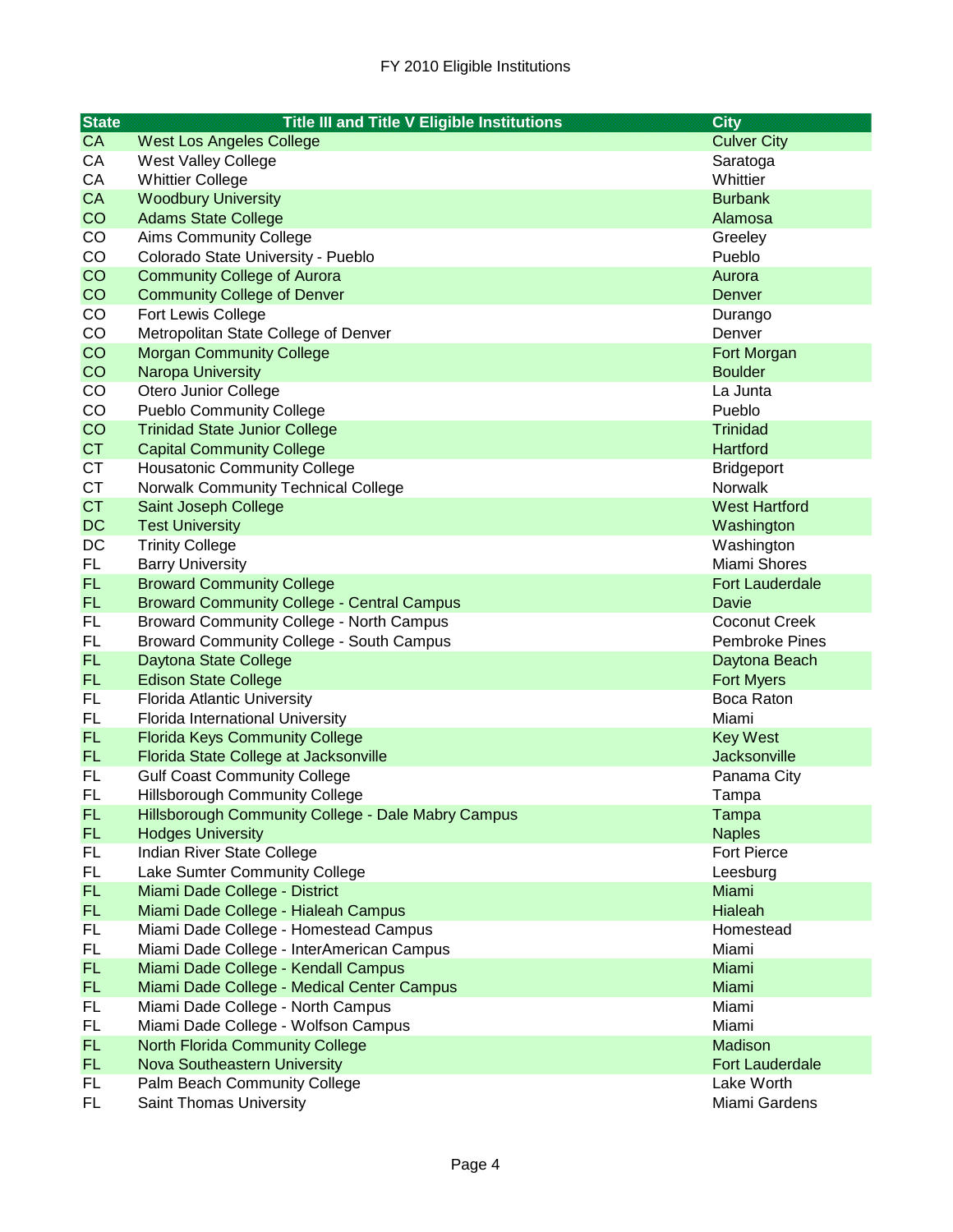| <b>State</b>    | <b>Title III and Title V Eligible Institutions</b> | <b>City</b>           |
|-----------------|----------------------------------------------------|-----------------------|
| <b>FL</b>       | South Florida Community College                    | <b>Avon Park</b>      |
| FL.             | <b>Valencia Community College</b>                  | Orlando               |
| FL              | Valencia Community College - East Campus           | Orlando               |
| FL.             | Valencia Community College - Osceola Campus        | Kissimmee             |
| <b>GA</b>       | <b>Albany Technical College</b>                    | Albany                |
| <b>GA</b>       | <b>Andrew College</b>                              | <b>Cuthbert</b>       |
| GA              | <b>Athens Technical College</b>                    | Athens                |
| GA              | Atlanta Metropolitan College                       | Atlanta               |
| <b>GA</b>       | <b>Atlanta Technical College</b>                   | Atlanta               |
| <b>GA</b>       | <b>Augusta State University</b>                    | Augusta               |
| GA              | <b>Augusta Technical College</b>                   | Augusta               |
| GA              | Central Georgia Technical College                  | Macon                 |
| <b>GA</b>       | <b>Clayton State University</b>                    | <b>Morrow</b>         |
| GA              | <b>Columbus Technical College</b>                  | Columbus              |
| GA              | Dekalb Technical Institute                         | Clarkston             |
| GA              | Georgia Perimeter College                          | Decatur               |
| <b>GA</b>       | <b>Georgia Southern University</b>                 | Statesboro            |
| <b>GA</b>       | Georgia Southwestern State University              | Americus              |
| GA              | <b>Heart of Georgia Technical College</b>          | Dublin                |
| GA              | Middle Georgia College                             | Cochran               |
| <b>GA</b>       | Okefenokee Technical College                       | Waycross              |
| <b>GA</b>       | <b>Sandersville Technical College</b>              | <b>Sandersville</b>   |
| GA              | Savannah Technical College                         | Savannah              |
| GA              | South Georgia Technical College                    | Americus              |
| <b>GA</b>       | <b>Southern Crescent Technical College</b>         | Griffin               |
| <b>GA</b>       | <b>State University of West Georgia</b>            | Carrollton            |
| GA              | Valdosta State University                          | Valdosta              |
| GU              | <b>Guam Community College</b>                      | Barrigada             |
| GU              | University of Guam                                 | Mangilao              |
| H <sub>l</sub>  | <b>Chaminade University of Honolulu</b>            | Honolulu              |
| HI              | Hawaii Community College                           | Hilo                  |
| HI              | <b>Leeward Community College</b>                   | Pearl City            |
| H <sub>II</sub> | <b>Maui Community College</b>                      | Kahului               |
| H <sub>II</sub> | University of Hawaii at Hilo                       | Hilo                  |
| HI              | University of Hawaii at Manoa                      | Honolulu              |
| HI              | <b>Windward Community College</b>                  | Kaneohe               |
| IA              | <b>Briar Cliff College</b>                         | <b>Sioux City</b>     |
| IA              | <b>Eastern Iowa Community College</b>              | Davenport             |
| IA              | <b>Ellsworth Community College</b>                 | Iowa Falls            |
| IA              | Iowa Central Community College                     | Fort Dodge            |
| IA              | <b>Iowa Western Community College</b>              | <b>Council Bluffs</b> |
| IA              | <b>Marshalltown Community College</b>              | Marshalltown          |
| IA              | Northeast Iowa Community College                   | Calmar                |
| ID              | College of Southern Idaho                          | <b>Twin Falls</b>     |
| ID              | <b>Lewis-Clark State College</b>                   | Lewiston              |
| ID              | North Idaho College                                | Coeur d'Alene         |
| IL              | <b>Chicago State University</b>                    | Chicago               |
| IL              | City Colleges of Chicago Harry S. Truman College   | Chicago               |
| IL              | City Colleges of Chicago Richard J. Daley College  | Chicago               |
| IL              | <b>Columbia College</b>                            | Chicago               |
| IL              | Danville Area Community College                    | Danville              |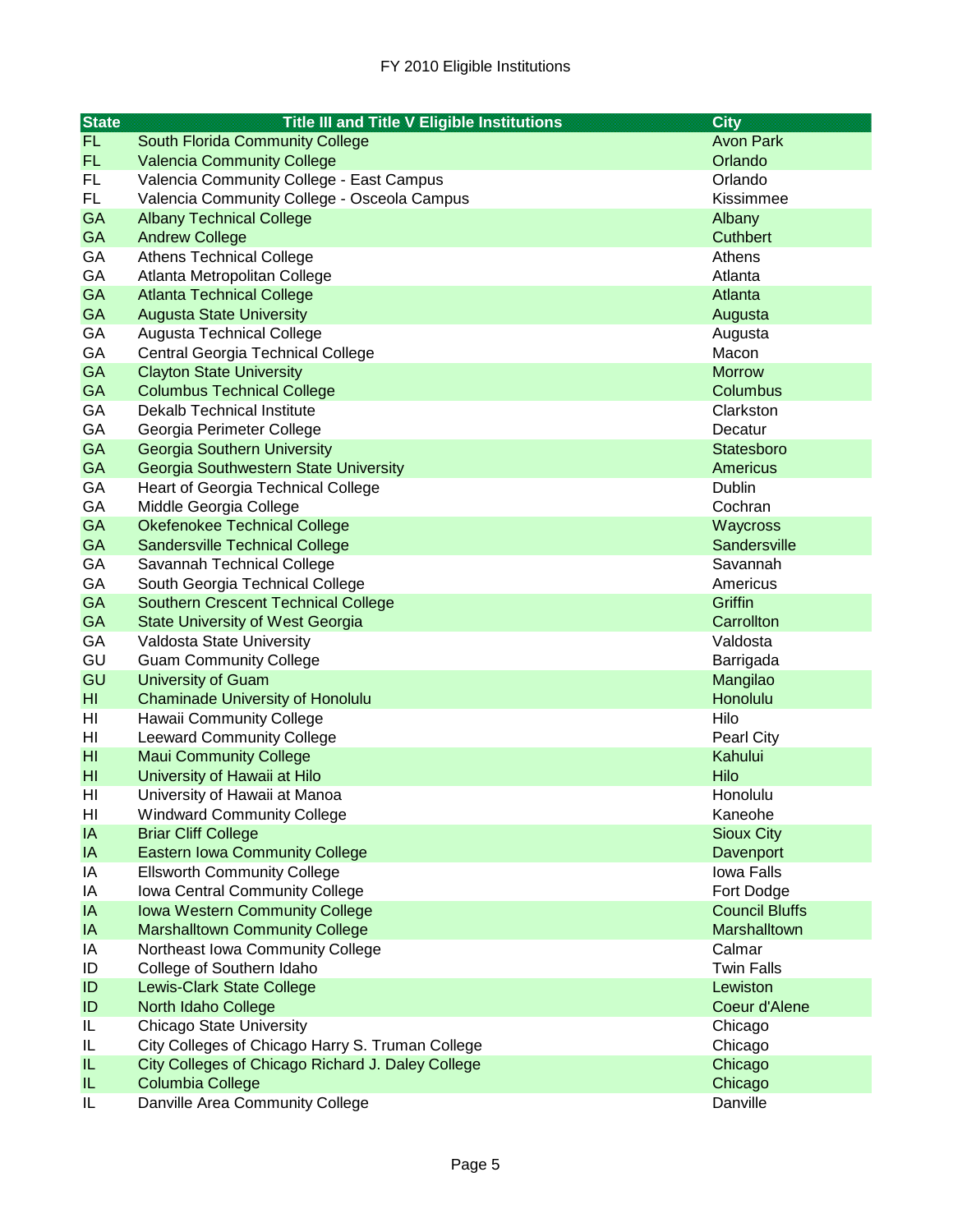| <b>State</b> | <b>Title III and Title V Eligible Institutions</b>                                                      | <b>City</b>              |
|--------------|---------------------------------------------------------------------------------------------------------|--------------------------|
| IL           | <b>East West University</b>                                                                             | Chicago                  |
| IL           | <b>Frontier Community College</b>                                                                       | Fairfield                |
| IL           | <b>Governors State University</b>                                                                       | <b>University Park</b>   |
| IL           | Harold Washington College                                                                               | Chicago                  |
| IL           | Illinois Central College                                                                                | East Peoria              |
| IL           | <b>Illinois College</b>                                                                                 | <b>Jacksonville</b>      |
| IL           | <b>Kennedy King College</b>                                                                             | Chicago                  |
| IL           | Lake Land College                                                                                       | Mattoon                  |
| IL           | Lewis & Clark Community College                                                                         | Godfrey                  |
| IL           | <b>Lincoln Trail College</b>                                                                            | Robinson                 |
| IL           | Malcolm X College                                                                                       | Chicago                  |
| IL           | <b>Morton College</b>                                                                                   | Cicero                   |
| IL           | Northeastern Illinois University                                                                        | Chicago                  |
| IL           | <b>Olive Harvey College</b>                                                                             | Chicago                  |
| IL           | <b>Olney Central College</b>                                                                            | Olney                    |
| IL           | <b>Parkland College</b>                                                                                 | Champaign                |
| IL           | <b>Prairie State College</b>                                                                            | Chicago Heights          |
| IL           | <b>Quincy University</b>                                                                                | Quincy                   |
| IL           | <b>Richland Community College</b>                                                                       | <b>Decatur</b>           |
| IL           | <b>Robert Morris University Illinois</b>                                                                | Chicago                  |
| IL           | <b>Rockford College</b>                                                                                 | Rockford                 |
| IL           | <b>Saint Augustine College</b>                                                                          | Chicago                  |
| IL           | <b>Shawnee Community College</b>                                                                        | <b>Ullin</b>             |
| IL           | <b>Shimer College</b>                                                                                   | Chicago                  |
| IL           | South Suburban College                                                                                  | South Holland            |
| IL           | Southeastern Illinois College                                                                           | Harrisburg               |
| IL           | University of Illinois at Chicago                                                                       | Chicago                  |
| IL           | Wabash Valley College                                                                                   | Mt. Carmel               |
| IL           | <b>Waubonsee Community College</b>                                                                      | <b>Sugar Grove</b>       |
| IL           | <b>Western Illinois University</b>                                                                      | Macomb                   |
| IL.          | <b>Wilbur Wright College</b>                                                                            | Chicago                  |
| IN           | Calumet College of Saint Joseph                                                                         | Whiting                  |
| IN           | Indiana State University                                                                                | <b>Terre Haute</b>       |
| IN           | Ivy Tech Community College - Bloomington, Region 14                                                     | Bloomington<br>Columbus  |
| IN           | Ivy Tech Community College - Columbus, Region 10                                                        |                          |
| IN<br>IN     | Ivy Tech Community College - Evansville, Region 12<br>Ivy Tech Community College - Fort Wayne, Region 3 | Evansville<br>Fort Wayne |
| IN           | Ivy Tech Community College - Gary, Region 1                                                             | Gary                     |
| IN           | Ivy Tech Community College - Indianapolis, Region 8                                                     | Indianapolis             |
| IN           | Ivy Tech Community College - Kokomo, Region 5                                                           | Kokomo                   |
| IN           | Ivy Tech Community College - Lafayette, Region 4                                                        | Lafayette                |
| IN           | Ivy Tech Community College - Madison, Region 11                                                         | Madison                  |
| IN           | Ivy Tech Community College - Muncie, Region 6                                                           | <b>Muncie</b>            |
| ${\sf IN}$   | Ivy Tech Community College - Richmond, Region 9                                                         | Richmond                 |
| IN           | Ivy Tech Community College - Sellersburg, Region 13                                                     | Sellersburg              |
| IN           | Ivy Tech Community College - South Bend, Region 2                                                       | South Bend               |
| IN           | Ivy Tech Community College - Terre Haute, Region 7                                                      | <b>Terre Haute</b>       |
| ${\sf IN}$   | University of Saint Francis                                                                             | Fort Wayne               |
| ${\sf IN}$   | <b>Vincennes University</b>                                                                             | Vincennes                |
| KS           | <b>Barton County Community College</b>                                                                  | <b>Great Bend</b>        |
| <b>KS</b>    | <b>Benedictine College</b>                                                                              | Atchison                 |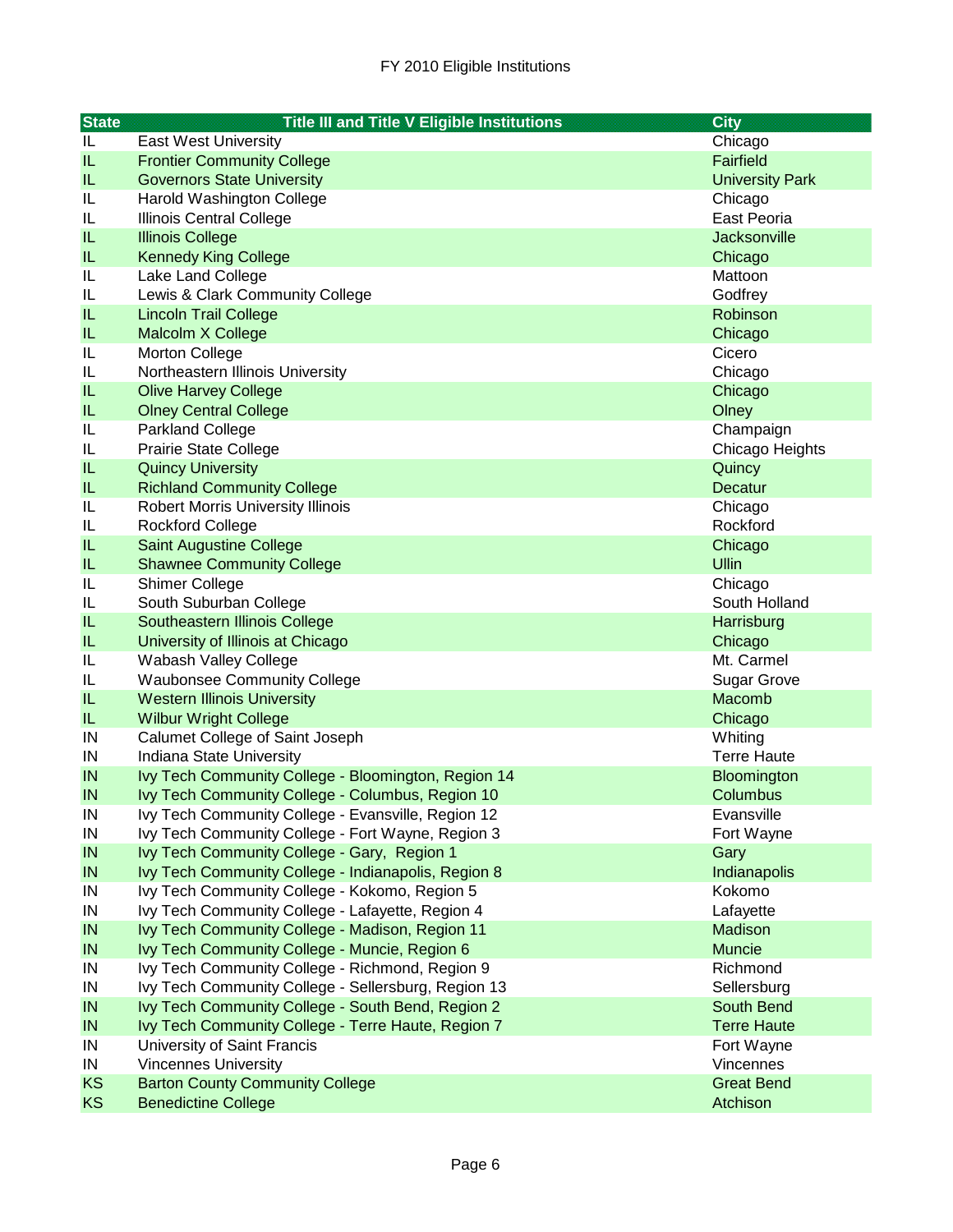| <b>State</b> | <b>Title III and Title V Eligible Institutions</b>  | <b>City</b>             |
|--------------|-----------------------------------------------------|-------------------------|
| KS           | Dodge City Community College                        | Dodge City              |
| KS           | <b>Donnelly College</b>                             | Kansas City             |
| <b>KS</b>    | <b>Emporia State University</b>                     | Emporia                 |
| <b>KS</b>    | <b>Flint Hills Technical College</b>                | Emporia                 |
| KS           | Fort Scott Community College                        | Fort Scott              |
| KS           | <b>Garden City Community College</b>                | Garden City             |
| <b>KS</b>    | <b>Haskell Indian Nations University</b>            | Lawrence                |
| <b>KS</b>    | <b>Seward County Community College</b>              | Liberal                 |
| KY           | <b>Big Sandy Community and Technical College</b>    | Prestonburg             |
| KY           | <b>Bluegrass Community and Technical College</b>    | Lexington               |
| <b>KY</b>    | <b>Gateway Community and Technical College</b>      | Covington               |
| <b>KY</b>    | <b>Henderson Community College</b>                  | Henderson               |
| KY           | <b>Hopkinsville Community College</b>               | Hopkinsville            |
| KY           | <b>Lindsey Wilson College</b>                       | Columbia                |
| <b>KY</b>    | <b>Madisonville Community College</b>               | Madisonville            |
| KY           | <b>Morehead State University</b>                    | Morehead                |
| KY           | <b>Murray State University</b>                      | Murray                  |
| KY           | Northern Kentucky University                        | <b>Highland Heights</b> |
| <b>KY</b>    | <b>Owensboro Community and Technical College</b>    | Owensboro               |
| <b>KY</b>    | <b>Somerset Community College</b>                   | Somerset                |
| KY           | Southeast Kentucky Community and Technical College  | Cumberland              |
| KY           | <b>Spalding University</b>                          | Louisville              |
| <b>KY</b>    | <b>Union College</b>                                | <b>Barbourville</b>     |
| <b>KY</b>    | West Kentucky Community and Technical College       | Paducah                 |
| KY           | <b>Western Kentucky University</b>                  | <b>Bowling Green</b>    |
| LA           | <b>Bossier Parish Community College</b>             | <b>Bossier City</b>     |
| LA           | Louisiana State University at Alexandria            | Alexandria              |
| LA           | Louisiana State University at Eunice                | Eunice                  |
| LA           | Louisiana Technical College - Delta-Ouachita Campus | West Monroe             |
| LA           | <b>McNeese State University</b>                     | <b>Lake Charles</b>     |
| LA           | Our Lady of the Lake College                        | <b>Baton Rouge</b>      |
| LA           | <b>SOWELA Technical Community College</b>           | <b>Lake Charles</b>     |
| МA           | Bay Path College                                    | Longmeadow              |
| МA           | <b>Becker College</b>                               | Worcester               |
| <b>MA</b>    | <b>Berkshire Community College</b>                  | <b>Pittsfield</b>       |
| MA.          | <b>Cape Cod Community College</b>                   | West Barnstable         |
| МA           | College of Our Lady of the Elms                     | Chicopee                |
| МA           | Massachusetts Bay Community College                 | <b>Wellesley Hills</b>  |
| <b>MA</b>    | Massachusetts College of Liberal Arts               | <b>North Adams</b>      |
| <b>MA</b>    | Mount Wachusett Community College                   | Gardner                 |
| МA           | Northern Essex Community College                    | Haverhill               |
| МA           | Northern Essex Community College - Lawrence         | Lawrence                |
| <b>MA</b>    | <b>Pine Manor College</b>                           | <b>Chestnut Hill</b>    |
| <b>MA</b>    | <b>Quinsigamond Community College</b>               | Worcester               |
| МA           | <b>Roxbury Community College</b>                    | <b>Boston</b>           |
| МA           | <b>Springfield Technical Community College</b>      | Springfield             |
| <b>MA</b>    | University of Massachusetts - Boston                | <b>Boston</b>           |
| <b>MA</b>    | Urban College of Boston: A Two Year College         | <b>Boston</b>           |
| MD           | <b>Baltimore City Community College</b>             | <b>Baltimore</b>        |
| MD           | College of Southern Maryland                        | La Plata                |
| <b>MD</b>    | <b>Columbia Union College</b>                       | <b>Takoma Park</b>      |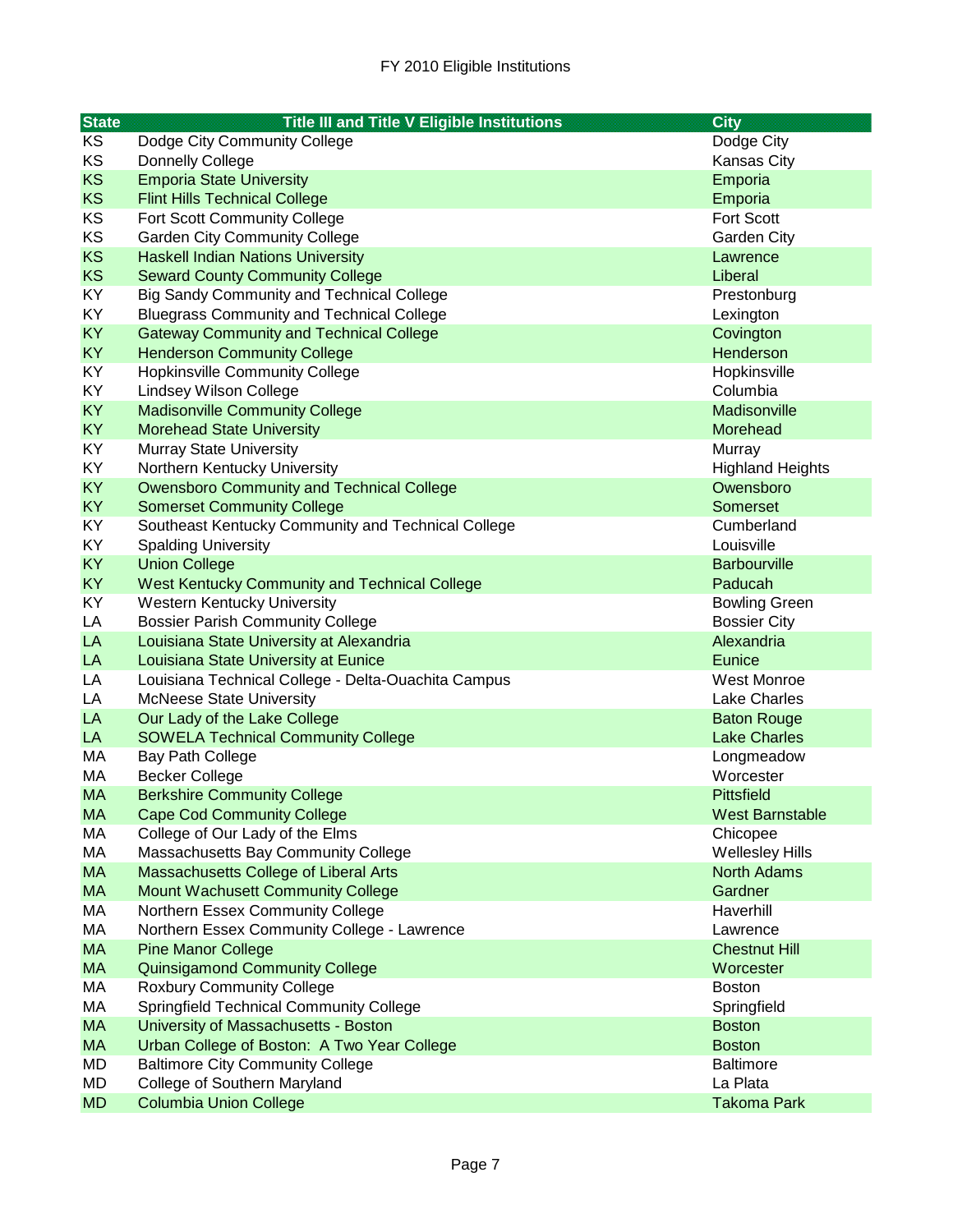| <b>State</b> | <b>Title III and Title V Eligible Institutions</b> | <b>City</b>            |
|--------------|----------------------------------------------------|------------------------|
| <b>MD</b>    | <b>Community College of Baltimore County</b>       | <b>Baltimore</b>       |
| MD           | <b>Montgomery College</b>                          | Rockville              |
| MD           | <b>Prince George's Community College</b>           | Largo                  |
| <b>MD</b>    | Sojourner Douglas College                          | <b>Baltimore</b>       |
| <b>ME</b>    | <b>Kennebec Valley Technical College</b>           | <b>Fairfield</b>       |
| ME           | Southern Maine Community College                   | South Portland         |
| ME           | <b>Thomas College</b>                              | Waterville             |
| <b>ME</b>    | University of Maine - Machias                      | <b>Machias</b>         |
| <b>ME</b>    | University of Southern Maine                       | Portland               |
| ME           | <b>York County Community College</b>               | Wells                  |
| MI           | <b>Bay Mills Community College</b>                 | <b>Brimley</b>         |
| MI           | <b>Charles Stewart Mott Community College</b>      | Flint                  |
| MI           | <b>Concordia University</b>                        | Ann Arbor              |
| MI           | Eastern Michigan University                        | Ypsilanti              |
| MI           | <b>Ferris State University</b>                     | <b>Big Rapids</b>      |
| MI           | <b>Finlandia University</b>                        | Hancock                |
| MI           | <b>Grand Rapids Community College</b>              | <b>Grand Rapids</b>    |
| MI           | <b>Henry Ford Community College</b>                | Dearborn               |
| MI           | Jackson Community College                          | Jackson                |
| MI           | <b>Kirtland Community College</b>                  | Roscommon              |
| MI           | <b>Lake Superior State University</b>              | <b>Sault Ste Marie</b> |
| MI           | <b>Lansing Community College</b>                   | Lansing                |
| MI           | Marygrove College                                  | Detroit                |
| MI           | <b>Mid Michigan Community College</b>              | Harrison               |
| MI           | Northwestern Michigan College                      | <b>Traverse City</b>   |
| MI           | Saginaw Chippewa Tribal College                    | Mount Pleasant         |
| MI           | <b>Wayne County Community College</b>              | Detroit                |
| <b>MN</b>    | <b>Anoka-Ramsey Community College</b>              | <b>Coon Rapids</b>     |
| <b>MN</b>    | <b>Central Lakes College</b>                       | <b>Brainerd</b>        |
| MN           | Century Community and Technical College            | White Bear Lake        |
| MN           | Fond du Lac Tribal & Community College             | Cloquet                |
| <b>MN</b>    | <b>Lake Superior College</b>                       | <b>Duluth</b>          |
| <b>MN</b>    | Minnesota State University, Mankato                | Mankato                |
| ΜN           | University of Minnesota - Duluth                   | Duluth                 |
| MN           | University of Minnesota - Morris                   | <b>Morris</b>          |
| <b>MN</b>    | University of Minnesota - Twin Cities              | <b>Minneapolis</b>     |
| <b>MN</b>    | <b>White Earth Tribal and Community College</b>    | Mahnomen               |
| MO           | <b>Crowder College</b>                             | Neosho                 |
| MO           | Missouri State University                          | Springfield            |
| <b>MO</b>    | Missouri State University - West Plains            | <b>West Plains</b>     |
| <b>MO</b>    | <b>Saint Louis Community College</b>               | <b>Saint Louis</b>     |
| <b>MO</b>    | <b>Three Rivers Community College</b>              | Poplar Bluff           |
| MO           | University of Central Missouri                     | Warrensburg            |
| <b>MS</b>    | <b>Hinds Community College</b>                     | Raymond                |
| <b>MS</b>    | <b>Holmes Community College</b>                    | Goodman                |
| MS           | Jones County Junior College                        | Ellisville             |
| <b>MS</b>    | Mississippi College                                | Clinton                |
| <b>MS</b>    | Mississippi Delta Community College                | Moorhead               |
| <b>MS</b>    | Mississippi Gulf Coast Community College           | Perkinston             |
| MS           | Northeast Mississippi Community College            | Booneville             |
| <b>MS</b>    | Southwest Mississippi Community College            | Summit                 |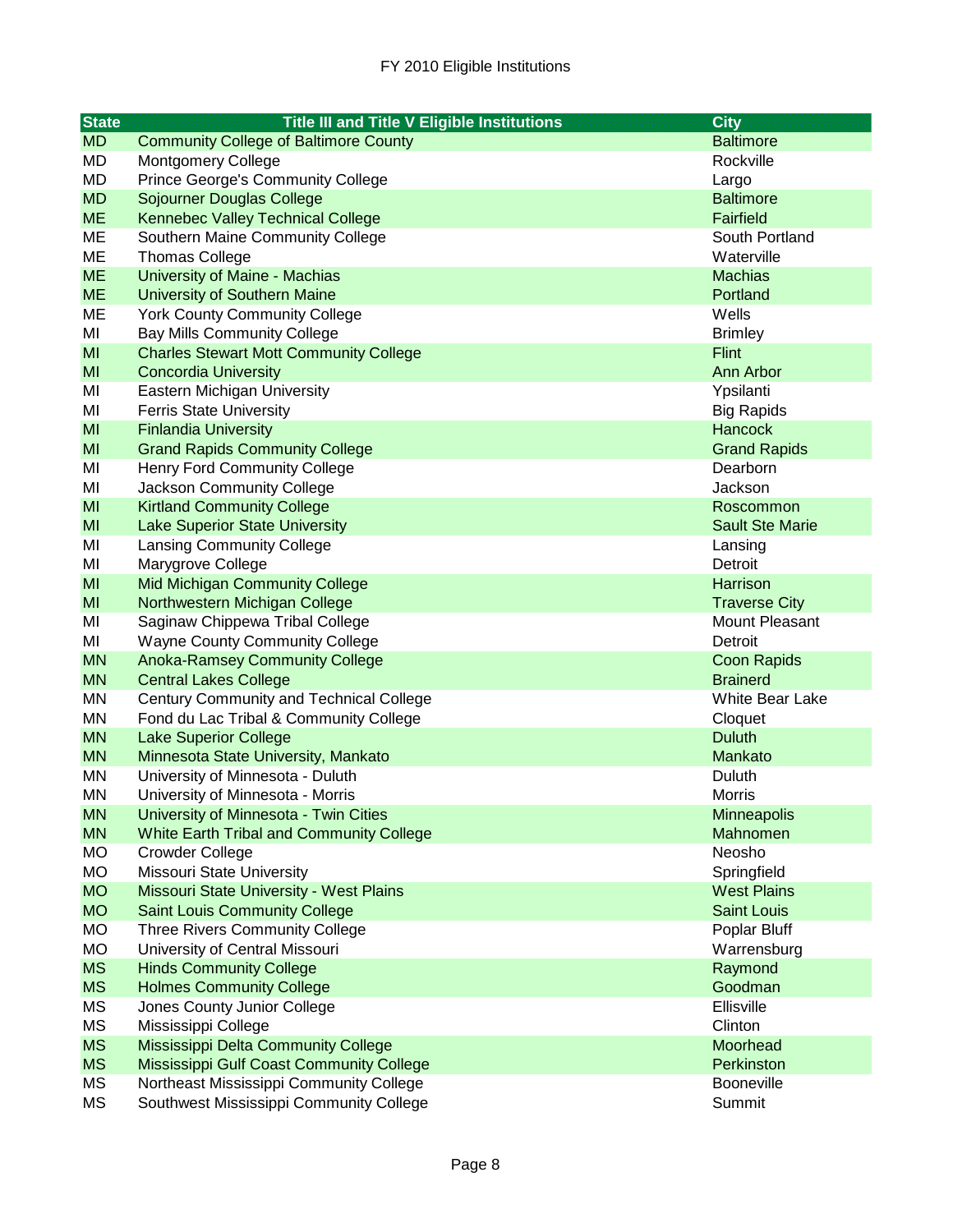| <b>State</b> | <b>Title III and Title V Eligible Institutions</b> | <b>City</b>           |
|--------------|----------------------------------------------------|-----------------------|
| <b>MT</b>    | <b>Blackfeet Community College</b>                 | <b>Browning</b>       |
| <b>MT</b>    | <b>Dull Knife Memorial College</b>                 | <b>Lame Deer</b>      |
| МT           | Fort Belknap College                               | Harlem                |
| МT           | Fort Peck Community College                        | Poplar                |
| <b>MT</b>    | Little Big Horn College                            | <b>Crow Agency</b>    |
| <b>MT</b>    | Montana State University - Billings                | <b>Billings</b>       |
| МT           | Montana State University - Bozeman                 | <b>Bozeman</b>        |
| MT           | Montana State University - Northern                | Havre                 |
| <b>MT</b>    | Salish Kootenai College                            | Pablo                 |
| <b>MT</b>    | <b>Stone Child College</b>                         | <b>Box Elder</b>      |
| МT           | <b>University of Great Falls</b>                   | <b>Great Falls</b>    |
| MT           | Western Montana College                            | Dillon                |
| <b>NC</b>    | <b>Brevard College</b>                             | <b>Brevard</b>        |
| <b>NC</b>    | <b>Central Piedmont Community College</b>          | Charlotte             |
| <b>NC</b>    | College of the Albemarle                           | <b>Elizabeth City</b> |
| <b>NC</b>    | Davidson County Community College                  | Lexington             |
| <b>NC</b>    | <b>East Carolina University</b>                    | Greenville            |
| <b>NC</b>    | <b>Edgecombe Community College</b>                 | Tarboro               |
| <b>NC</b>    | <b>Guilford Technical Community College</b>        | Jamestown             |
| <b>NC</b>    | <b>Halifax Community College</b>                   | Weldon                |
| <b>NC</b>    | <b>Lenoir Community College</b>                    | Kinston               |
| <b>NC</b>    | Louisburg College                                  | Louisburg             |
| <b>NC</b>    | <b>Methodist University</b>                        | Fayetteville          |
| <b>NC</b>    | <b>Pitt Community College</b>                      | Winterville           |
| <b>NC</b>    | <b>Robeson Community College</b>                   | Lumberton             |
| <b>NC</b>    | <b>Rowan Cabarrus Community College</b>            | Salisbury             |
| <b>NC</b>    | <b>Surry Community College</b>                     | Dobson                |
| <b>NC</b>    | <b>Tri-County Community College</b>                | Murphy                |
| <b>NC</b>    | University of North Carolina at Pembroke           | Pembroke              |
| <b>NC</b>    | <b>Wayne Community College</b>                     | Goldsboro             |
| <b>NC</b>    | Western Piedmont Community College                 | Morganton             |
| ND.          | <b>Bismarck State College</b>                      | <b>Bismarck</b>       |
| <b>ND</b>    | Cankdeska Cikana (Little Hoop) Community College   | <b>Fort Totten</b>    |
| <b>ND</b>    | <b>Dickinson State University</b>                  | <b>Dickinson</b>      |
| <b>ND</b>    | Fort Berthold Community College                    | New Town              |
| ND           | Jamestown College                                  | Jamestown             |
| <b>ND</b>    | <b>Sitting Bull College</b>                        | <b>Fort Yates</b>     |
| <b>ND</b>    | <b>Turtle Mountain Community College</b>           | <b>Belcourt</b>       |
| <b>ND</b>    | United Tribes Technical College                    | <b>Bismarck</b>       |
| <b>NE</b>    | <b>Chadron State College</b>                       | Chadron               |
| <b>NE</b>    | <b>Little Priest Tribal College</b>                | Winnebago             |
| <b>NE</b>    | <b>Metropolitan Community College</b>              | Omaha                 |
| <b>NE</b>    | Mid-Plains Community College                       | North Platte          |
| <b>NE</b>    | Nebraska Indian Community College                  | Macy                  |
| <b>NE</b>    | Peru State College                                 | Peru                  |
| <b>NE</b>    | <b>Southeast Community College Area</b>            | Lincoln               |
| <b>NJ</b>    | <b>Bergen Community College</b>                    | Paramus               |
| <b>NJ</b>    | <b>Bloomfield College</b>                          | Bloomfield            |
| <b>NJ</b>    | <b>Camden County College</b>                       | <b>Blackwood</b>      |
| <b>NJ</b>    | <b>College of Saint Elizabeth</b>                  | Morristown            |
| <b>NJ</b>    | <b>Cumberland County College</b>                   | Vineland              |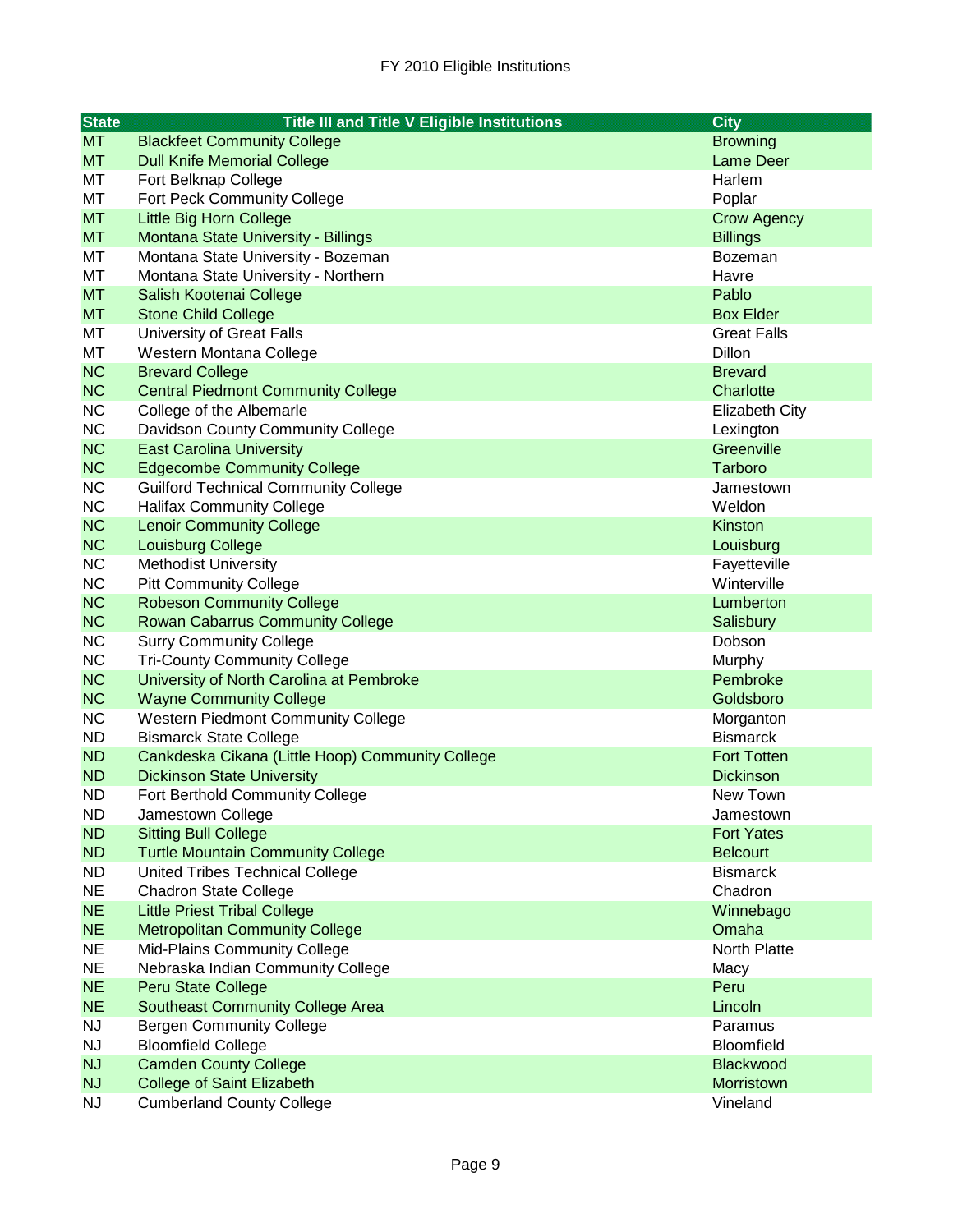| <b>State</b>           | <b>Title III and Title V Eligible Institutions</b>                        | <b>City</b>            |
|------------------------|---------------------------------------------------------------------------|------------------------|
| <b>NJ</b>              | <b>Essex County College</b>                                               | <b>Newark</b>          |
| <b>NJ</b>              | <b>Hudson County Community College</b>                                    | <b>Jersey City</b>     |
| <b>NJ</b>              | <b>Kean University</b>                                                    | Union                  |
| <b>NJ</b>              | Middlesex County College                                                  | Edison                 |
| <b>NJ</b>              | New Jersey City University                                                | Jersey City            |
| <b>NJ</b>              | <b>Ocean County College</b>                                               | <b>Toms River</b>      |
| <b>NJ</b>              | <b>Passaic County Community College</b>                                   | Paterson               |
| <b>NJ</b>              | Saint Peter's College                                                     | Jersey City            |
| <b>NJ</b>              | <b>Salem Community College</b>                                            | <b>Carneys Point</b>   |
| <b>NJ</b>              | <b>Union County College</b>                                               | Cranford               |
| <b>NJ</b>              | William Paterson University of New Jersey                                 | Wayne                  |
| <b>NM</b>              | <b>Central New Mexico Community College</b>                               | Albuquerque            |
| <b>NM</b>              | <b>Clovis Community College</b>                                           | Clovis                 |
| <b>NM</b>              | Eastern New Mexico University - Roswell                                   | <b>Roswell</b>         |
| <b>NM</b>              | <b>Eastern New Mexico University</b>                                      | <b>Portales</b>        |
| NM                     | Institute of American Indian & Alaska National Culture & Arts Development | Santa Fe               |
| <b>NM</b>              | <b>Mesalands Community College</b>                                        | Tucumcari              |
| <b>NM</b>              | Navajo Technical College                                                  | Crownpoint             |
| <b>NM</b>              | <b>New Mexico Highlands University</b>                                    | Las Vegas              |
| NM                     | New Mexico Institute of Mining & Technology                               | Socorro                |
| NM                     | New Mexico Junior College                                                 | <b>Hobbs</b>           |
| <b>NM</b>              | New Mexico State University Dona Ana                                      | <b>Las Cruces</b>      |
| <b>NM</b>              | <b>New Mexico State University</b>                                        | <b>Las Cruces</b>      |
| <b>NM</b>              | New Mexico State University - Alamogordo                                  | Las Cruces             |
| <b>NM</b>              | New Mexico State University - Grants                                      | Las Cruces             |
| <b>NM</b>              | New Mexico State University - Carlsbad                                    | <b>Las Cruces</b>      |
| <b>NM</b><br><b>NM</b> | <b>Northern New Mexico Community College</b>                              | Espanola               |
| <b>NM</b>              | San Juan College<br>Santa Fe Community College                            | Farmington<br>Santa Fe |
| <b>NM</b>              | Southwestern Indian Polytechnic Institute                                 | Albuquerque            |
| <b>NM</b>              | <b>University of New Mexico</b>                                           | Albuquerque            |
| <b>NM</b>              | University of New Mexico - Gallup                                         | Gallup                 |
| <b>NM</b>              | University of New Mexico - Los Alamos                                     | Los Alamos             |
| <b>NM</b>              | University of New Mexico - Taos                                           | Taos                   |
| <b>NM</b>              | University of New Mexico - Valencia Campus                                | Los Lunas              |
| NM                     | <b>Western New Mexico State University</b>                                | <b>Silver City</b>     |
| NY                     | <b>Boricua College</b>                                                    | New York               |
| NY                     | City College of New York - CUNY                                           | <b>New York</b>        |
| <b>NY</b>              | <b>College of Mount Saint Vincent</b>                                     | <b>Bronx</b>           |
| <b>NY</b>              | <b>Corning Community College - SUNY</b>                                   | Corning                |
| <b>NY</b>              | <b>CUNY Borough of Manhattan Community College</b>                        | New York               |
| <b>NY</b>              | <b>CUNY Bronx Community College</b>                                       | <b>Bronx</b>           |
| NY                     | <b>CUNY Hostos Community College</b>                                      | <b>Bronx</b>           |
| NY                     | <b>CUNY Hunter College</b>                                                | New York               |
| NY                     | CUNY John Jay College of Criminal Justice                                 | New York               |
| NY                     | <b>CUNY LaGuardia Community College</b>                                   | Long Island City       |
| NY                     | <b>CUNY Lehman College</b>                                                | <b>Bronx</b>           |
| <b>NY</b>              | <b>CUNY Medgar Evers College</b>                                          | <b>Brooklyn</b>        |
| <b>NY</b>              | <b>CUNY Queens College</b>                                                | Flushing               |
| NY                     | <b>CUNY York College</b>                                                  | Jamaica                |
| <b>NY</b>              | Daemen College                                                            | Amherst                |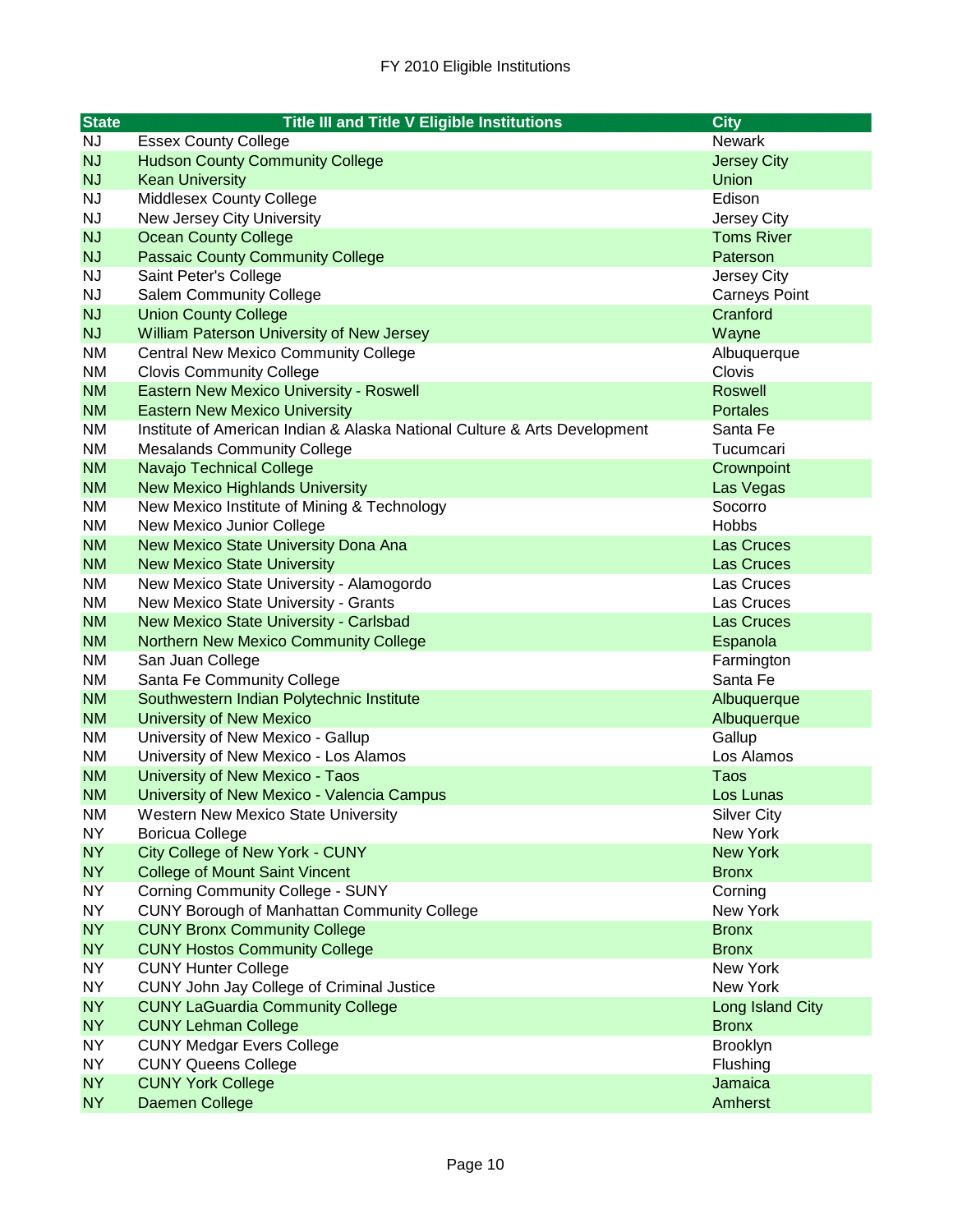| <b>State</b> | <b>Title III and Title V Eligible Institutions</b>                     | <b>City</b>               |
|--------------|------------------------------------------------------------------------|---------------------------|
| <b>NY</b>    | Dowling College                                                        | Oakdale                   |
| <b>NY</b>    | D'Youville College                                                     | <b>Buffalo</b>            |
| <b>NY</b>    | <b>Finger Lakes Community College - SUNY</b>                           | Canandaigua               |
| <b>NY</b>    | <b>Hartwick College</b>                                                | Oneonta                   |
| <b>NY</b>    | <b>Hudson Valley Community College</b>                                 | Troy                      |
| <b>NY</b>    | Jamestown Community College                                            | Jamestown                 |
| <b>NY</b>    | <b>Jefferson Community College</b>                                     | Watertown                 |
| <b>NY</b>    | Kingsborough Community College - CUNY                                  | <b>Brooklyn</b>           |
| <b>NY</b>    | Medaille College                                                       | <b>Buffalo</b>            |
| <b>NY</b>    | Mercy College                                                          | Dobbs Ferry               |
| <b>NY</b>    | Metropolitan College of New York                                       | <b>New York</b>           |
| <b>NY</b>    | Mohawk Valley Community College - SUNY Office of Community College     | <b>Utica</b>              |
| NY           | New York City College of Technology of the City University of New York | <b>Brooklyn</b>           |
| <b>NY</b>    | New York Institute of Technology                                       | Old Westbury              |
| <b>NY</b>    | Niagara University                                                     | <b>Niagara University</b> |
| <b>NY</b>    | <b>Orange County Community College</b>                                 | Middletown                |
| <b>NY</b>    | Queensborough Community College - CUNY                                 | <b>Bayside</b>            |
| <b>NY</b>    | <b>Rockland Community College</b>                                      | Suffern                   |
| <b>NY</b>    | Saint John's University                                                | Jamaica                   |
| <b>NY</b>    | <b>Schenectady County Community College</b>                            | Schenectady               |
| <b>NY</b>    | State University of New York at Farmingdale                            | Farmingdale               |
| <b>NY</b>    | State University of New York at New Paltz                              | <b>New Paltz</b>          |
| <b>NY</b>    | <b>Suffolk County Community College</b>                                | Selden                    |
| <b>NY</b>    | <b>SUNY College at Brockport</b>                                       | <b>Brockport</b>          |
| <b>NY</b>    | SUNY College at Fredonia                                               | Fredonia                  |
| <b>NY</b>    | <b>SUNY College at Purchase</b>                                        | Purchase                  |
| <b>NY</b>    | SUNY College of Agriculture & Technology at Morrisville                | <b>Morrisville</b>        |
| <b>NY</b>    | <b>SUNY Fulton-Montgomery Community College</b>                        | Johnstown                 |
| NY           | <b>SUNY Ulster County Community College</b>                            | Stone Ridge               |
| <b>NY</b>    | <b>SUNY Westchester Community College</b>                              | Valhalla                  |
| <b>NY</b>    | Vaughn College of Aeronautics and Technology                           | Flushing                  |
| NY           | Villa Maria College of Buffalo                                         | <b>Buffalo</b>            |
| OH           | College of Mount Saint Joseph                                          | Cincinnati                |
| OH           | Columbus College of Art & Design                                       | Columbus                  |
| OH           | <b>Cuyahoga Community College</b>                                      | Cleveland                 |
| <b>OH</b>    | Lourdes College                                                        | Sylvania                  |
| OH           | Marietta College                                                       | Marietta                  |
| OH           | Mercy College of Northwest Ohio                                        | Toledo                    |
| OH           | <b>Northwest State Community College</b>                               | Archbold                  |
| OH           | <b>Sinclair Community College</b>                                      | Dayton                    |
| OH           | <b>Temple Baptist College</b>                                          | Cincinnati                |
| OH           | University of Cincinnati - Clermont College                            | Batavia                   |
| OH           | <b>Ursuline College</b>                                                | <b>Pepper Pike</b>        |
| OH           | <b>Washington State Community College</b>                              | <b>Marietta</b>           |
| OK           | <b>Cameron University</b>                                              | Lawton                    |
| OK           | <b>East Central University</b>                                         | Ada                       |
| OK           | Eastern Oklahoma State College                                         | Wilburton                 |
| OK           | <b>Murray State College</b>                                            | Tishomingo                |
| OK           | Northeastern Oklahoma A & M College                                    | Miami                     |
| OK           | Northeastern State University                                          | Tahlequah                 |
| <b>OK</b>    | Northern Oklahoma College                                              | Tonkawa                   |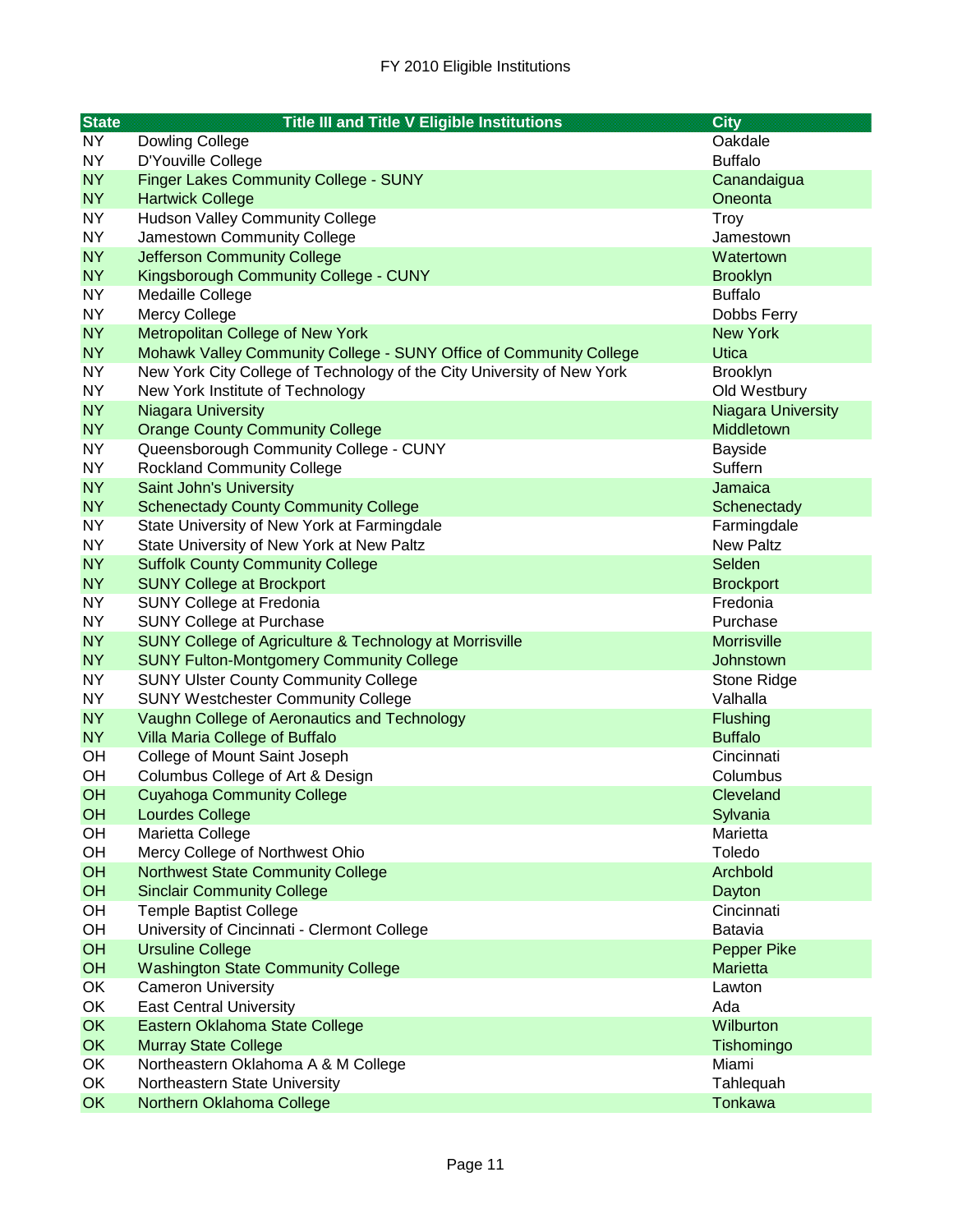| <b>State</b> | <b>Title III and Title V Eligible Institutions</b>      | <b>City</b>          |
|--------------|---------------------------------------------------------|----------------------|
| <b>OK</b>    | Northwestern Oklahoma State University                  | Alva                 |
| OK           | Oklahoma State University - Oklahoma City               | Oklahoma City        |
| OK           | <b>Redlands Community College</b>                       | El Reno              |
| <b>OK</b>    | <b>Rose State College</b>                               | <b>Midwest City</b>  |
| <b>OK</b>    | <b>Seminole State College</b>                           | Seminole             |
| OK           | Southeastern Oklahoma State University                  | Durant               |
| OK           | Southern Nazarene University                            | Bethany              |
| <b>OK</b>    | Southwestern Oklahoma State University                  | Weatherford          |
| OK           | <b>Tulsa Community College</b>                          | <b>Tulsa</b>         |
| OK           | University of Central Oklahoma                          | Edmond               |
| <b>OR</b>    | <b>Blue Mountain Community College</b>                  | Pendleton            |
| <b>OR</b>    | <b>Columbia Gorge Community College</b>                 | <b>The Dalles</b>    |
| <b>OR</b>    | Oregon Institute of Technology                          | <b>Klamath Falls</b> |
| <b>OR</b>    | <b>Portland Community College</b>                       | Portland             |
| <b>OR</b>    | Southwestern Oregon Community College                   | Coos Bay             |
| <b>OR</b>    | <b>Umpqua Community College</b>                         | Roseburg             |
| PA           | <b>Carlow College</b>                                   | Pittsburgh           |
| PA           | <b>Cedar Crest College</b>                              | Allentown            |
| PA           | <b>Community College of Allegheny County</b>            | Pittsburgh           |
| PA           | <b>Community College of Philadelphia</b>                | Philadelphia         |
| PA           | <b>Esperanza College of Eastern University</b>          | Philadelphia         |
| PA           | <b>Harcum College</b>                                   | <b>Bryn Mawr</b>     |
| PA           | Harrisburg Area Community College                       | Harrisburg           |
| PA           | <b>Holy Family University</b>                           | Philadelphia         |
| PA           | <b>Immaculata University</b>                            | Immaculata           |
| PA           | Lehigh Carbon Community College                         | Schnecksville        |
| PA           | Mount Aloysius College                                  | Cresson              |
| PA           | Northampton County Area Community College               | <b>Bethlehem</b>     |
| PA           | Pennsylvania Highlands Community College                | Johnstown            |
| PA           | Reading Area Community College                          | Reading              |
| PA           | <b>Wilson College</b>                                   | Chambersburg         |
| <b>PR</b>    | American University of Puerto Rico                      | Bayamon              |
| <b>PR</b>    | <b>Atenas College</b>                                   | Manati               |
| <b>PR</b>    | <b>Atlantic College</b>                                 | Guaynabo             |
| <b>PR</b>    | <b>Bayamon Central University</b>                       | Bayamon              |
| <b>PR</b>    | <b>Caribbean University</b>                             | <b>Bayamon</b>       |
| <b>PR</b>    | Centro de Estudios Multidisciplinarios                  | San Juan             |
| <b>PR</b>    | Colegio Universitario de San Juan                       | San Juan             |
| <b>PR</b>    | EDP College of Puerto Rico                              | San Juan             |
| <b>PR</b>    | <b>Humacao Community College</b>                        | Humacao              |
| <b>PR</b>    | <b>Inter American University Aguadilla</b>              | San Juan             |
| <b>PR</b>    | Inter American University Arecibo                       | San Juan             |
| <b>PR</b>    | Inter American University Barranquitas                  | San Juan             |
| <b>PR</b>    | <b>Inter American University Bayamon</b>                | San Juan             |
| <b>PR</b>    | <b>Inter American University Fajardo</b>                | San Juan             |
| <b>PR</b>    | Inter American University Guayama                       | San Juan             |
| <b>PR</b>    | Inter American University of Puerto Rico - Metropolitan | San Juan             |
| <b>PR</b>    | <b>Inter American University Ponce</b>                  | San Juan             |
| <b>PR</b>    | <b>Inter American University San German</b>             | San Juan             |
| <b>PR</b>    | John Dewey College                                      | Hato Rey             |
| <b>PR</b>    | Pontifical Catholic UPR (The)                           | Ponce                |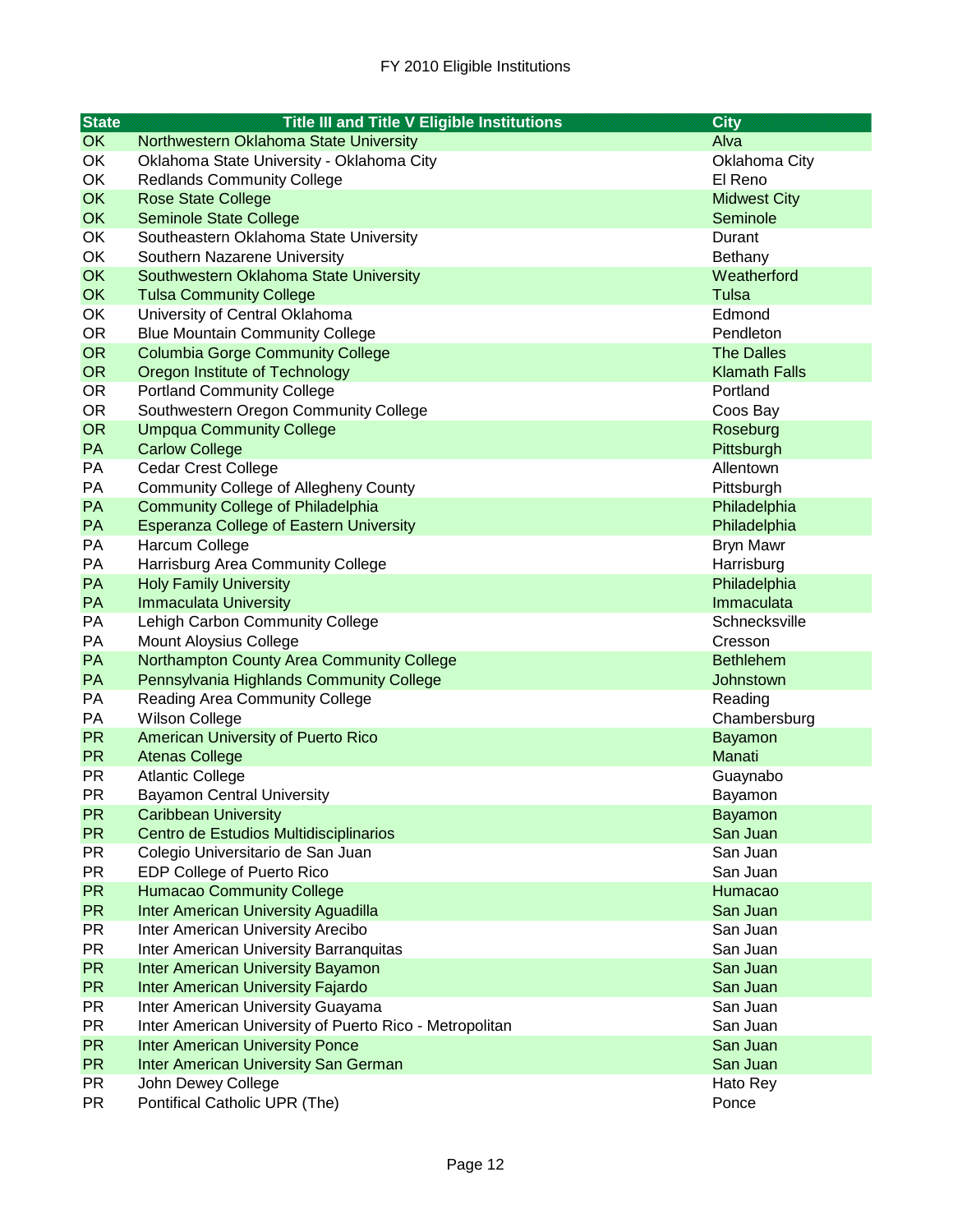| <b>State</b> | <b>Title III and Title V Eligible Institutions</b>        | <b>City</b>       |
|--------------|-----------------------------------------------------------|-------------------|
| <b>PR</b>    | Pontifical Catholic UPR (The) - Arecibo                   | Arecibo           |
| <b>PR</b>    | Pontifical Catholic UPR (The) - Mayaguez                  | Mayaguez          |
| <b>PR</b>    | Universidad Adventista De Las Antillas                    | Mayaguez          |
| <b>PR</b>    | Universidad Central del Caribe                            | Bayamon           |
| <b>PR</b>    | <b>Universidad Del Este</b>                               | Carolina          |
| <b>PR</b>    | Universidad del Sagrado Corazon                           | San Juan          |
| <b>PR</b>    | Universidad Del Turabo                                    | Gurabo            |
| <b>PR</b>    | Universidad Metropolitana                                 | San Juan          |
| <b>PR</b>    | Universidad Politecnica de Puerto Rico                    | San Juan          |
| <b>PR</b>    | University of Puerto Rico - Aguadilla                     | Aguadilla         |
| <b>PR</b>    | University of Puerto Rico - Cayey                         | Cayey             |
| <b>PR</b>    | University of Puerto Rico - Humacao                       | Humacao           |
| <b>PR</b>    | University of Puerto Rico - Rio Piedras Campus            | San Juan          |
| <b>PR</b>    | University of Puerto Rico - Utuado                        | <b>Utuado</b>     |
| <b>PR</b>    | University of Puerto Rico - Ponce                         | Ponce             |
| <b>PR</b>    | University of Puerto Rico - ACR Carolina Regional College | Carolina          |
| <b>PR</b>    | University of Puerto Rico - Mayaguez                      | Mayaguez          |
| <b>PR</b>    | University of Puerto Rico - Medical Sciences Campus       | San Juan          |
| <b>PR</b>    | University of Puerto Rico - Arecibo                       | Arecibo           |
| PW           | <b>Palau Community College</b>                            | Koror             |
| <b>SC</b>    | <b>Central Carolina Technical College</b>                 | Sumter            |
| <b>SC</b>    | Florence - Darlington Technical College                   | <b>Florence</b>   |
| <b>SC</b>    | <b>Francis Marion University</b>                          | Florence          |
| <b>SC</b>    | <b>Midlands Technical College</b>                         | West Columbia     |
| <b>SC</b>    | Northeastern Technical College                            | Cheraw            |
| <b>SC</b>    | Orangeburg - Calhoun Technical College                    | Orangeburg        |
| <b>SC</b>    | <b>Piedmont Technical College</b>                         | Greenwood         |
| <b>SC</b>    | <b>Spartanburg Community College</b>                      | Spartanburg       |
| <b>SC</b>    | Technical College of the Lowcountry - Beaufort Campus     | <b>Beaufort</b>   |
| <b>SC</b>    | <b>Tri-County Technical College</b>                       | Pendleton         |
| <b>SC</b>    | University of South Carolina - Beaufort                   | <b>Bluffton</b>   |
| SC           | University of South Carolina Upstate                      | Spartanburg       |
| <b>SD</b>    | <b>Black Hills State University</b>                       | Spearfish         |
| <b>SD</b>    | <b>Northern State University</b>                          | Aberdeen          |
| <b>SD</b>    | Oglala Lakota College                                     | Kyle              |
| <b>SD</b>    | Sinte Gleska University                                   | Mission           |
| <b>SD</b>    | <b>Sisseton Wahpeton Community College</b>                | <b>Sisseton</b>   |
| <b>SD</b>    | South Dakota School of Mines & Technology                 | <b>Rapid City</b> |
| <b>TN</b>    | <b>Bryan College</b>                                      | Dayton            |
| <b>TN</b>    | <b>Cleveland State Community College</b>                  | Cleveland         |
| <b>TN</b>    | <b>Freed Hardeman University</b>                          | Henderson         |
| <b>TN</b>    | <b>Lincoln Memorial University</b>                        | Harrogate         |
| TN           | Martin Methodist College                                  | Pulaski           |
| TN           | <b>Motlow State Community College</b>                     | Lynchburg         |
| <b>TN</b>    | <b>Pellissippi State Community College</b>                | Knoxville         |
| <b>TN</b>    | <b>Roane State Community College</b>                      | Harriman          |
| TN           | Southwest Tennessee Community College                     | Memphis           |
| <b>TN</b>    | <b>Tusculum College</b>                                   | Greeneville       |
| <b>TN</b>    | University of Tennessee - Chattanooga                     | Chattanooga       |
| <b>TN</b>    | University of Tennessee - Martin                          | <b>Martin</b>     |
| TN           | Watkins Institute College of Art & Design                 | Nashville         |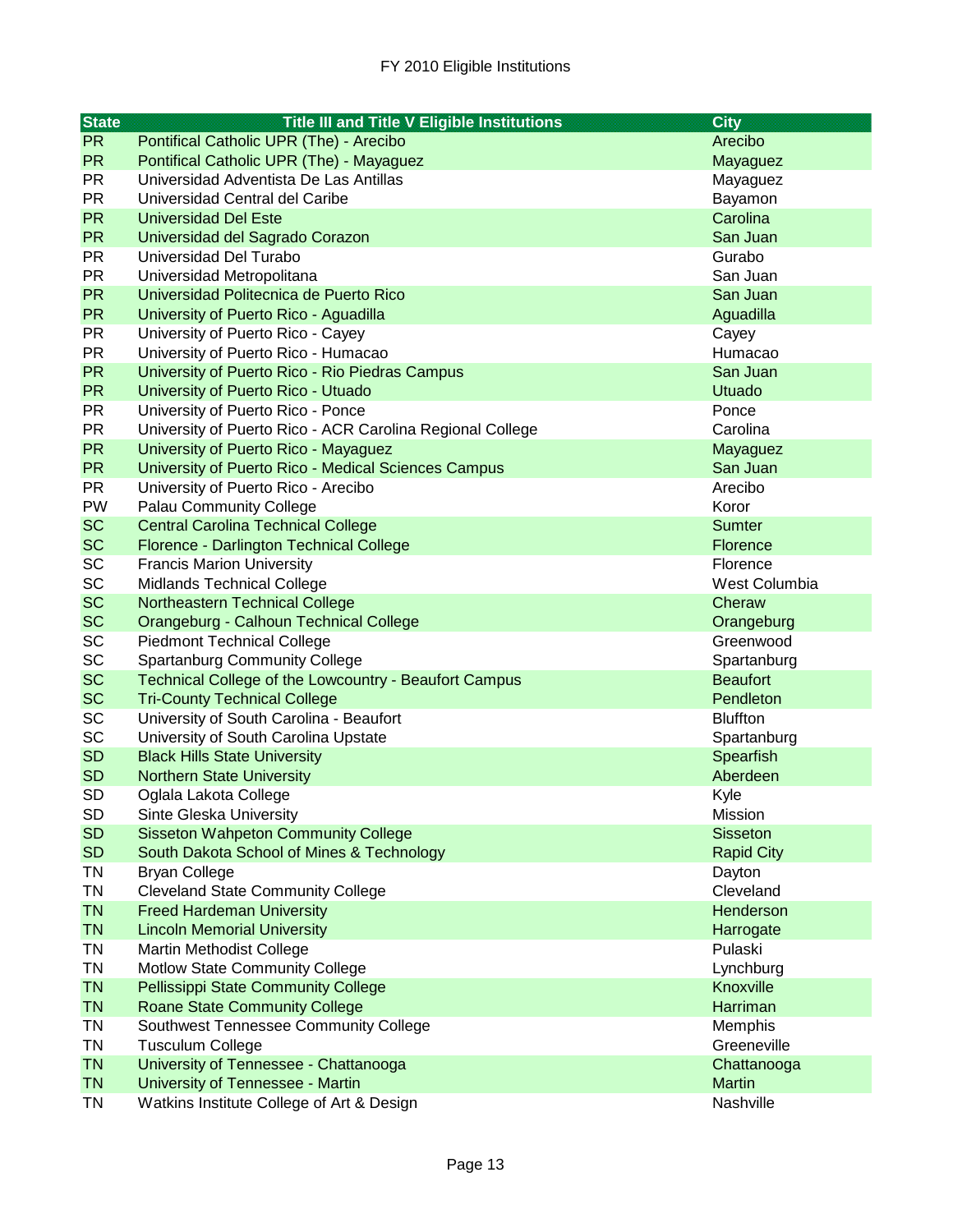| <b>State</b><br><b>Title III and Title V Eligible Institutions</b>                                          | <b>City</b>             |
|-------------------------------------------------------------------------------------------------------------|-------------------------|
| <b>TX</b><br>Amarillo College                                                                               | Amarillo                |
| <b>TX</b><br><b>Angelo State University</b>                                                                 | San Angelo              |
| <b>TX</b><br><b>Baptist University of the Americas</b>                                                      | San Antonio             |
| <b>TX</b><br><b>Brazosport College</b>                                                                      | Lake Jackson            |
| TX<br><b>Cedar Valley College</b>                                                                           | Lancaster               |
| <b>TX</b><br><b>Central Texas College District</b>                                                          | Killeen                 |
| <b>TX</b><br><b>Coastal Bend College</b>                                                                    | <b>Beeville</b>         |
| <b>TX</b><br>Del Mar College                                                                                | Corpus Christi          |
| <b>TX</b><br><b>Eastfield College</b>                                                                       | Mesquite                |
| <b>TX</b><br>El Centro College                                                                              | <b>Dallas</b>           |
| <b>TX</b><br><b>El Paso Community College</b>                                                               | El Paso                 |
| <b>TX</b><br><b>Frank Phillips College</b>                                                                  | <b>Borger</b>           |
| <b>TX</b><br><b>Galveston College</b>                                                                       | Galveston               |
| <b>TX</b><br><b>Houston Community College</b>                                                               | <b>Houston</b>          |
| <b>TX</b><br><b>Howard College</b>                                                                          | <b>Big Spring</b>       |
| <b>TX</b><br>Kilgore College                                                                                | Kilgore                 |
| <b>TX</b><br>Lamar Institute of Technology                                                                  | Beaumont                |
| <b>TX</b><br>Lamar State College - Port Arthur                                                              | Port Arthur             |
| <b>TX</b><br><b>Lamar University</b>                                                                        | <b>Beaumont</b>         |
| ТX<br>Laredo Community College                                                                              | Laredo                  |
| <b>TX</b><br>Lee College                                                                                    | Baytown                 |
| <b>TX</b><br>Lon Morris College                                                                             | Jacksonville            |
| <b>TX</b><br>Lone Star College - North Harris                                                               | Houston                 |
| <b>TX</b><br><b>McLennan Community College</b>                                                              | Waco                    |
| <b>TX</b><br><b>Midland College</b>                                                                         | Midland                 |
| <b>TX</b><br><b>Mountain View College</b>                                                                   | <b>Dallas</b>           |
| <b>TX</b><br><b>Northeast Texas Community College</b>                                                       | <b>Mount Pleasant</b>   |
| <b>TX</b><br>Northwest Vista College                                                                        | San Antonio             |
| <b>TX</b><br>Odessa College                                                                                 | Odessa                  |
| <b>TX</b><br>Our Lady of The Lake University                                                                | San Antonio             |
| <b>TX</b><br>Palo Alto College                                                                              | San Antonio             |
| TX<br><b>Richland College</b>                                                                               | <b>Dallas</b>           |
| <b>TX</b><br>Saint Edwards University                                                                       | Austin                  |
| <b>TX</b><br><b>Saint Mary's University</b>                                                                 | San Antonio             |
| <b>TX</b><br><b>Saint Philip's College</b>                                                                  | San Antonio             |
| TХ<br>San Antonio College                                                                                   | San Antonio             |
| <b>TX</b><br>San Jacinto College - North                                                                    | Houston                 |
| <b>TX</b><br><b>Schreiner University</b>                                                                    | Kerrville               |
| <b>TX</b><br>South Plains College                                                                           | Levelland               |
| TX<br>South Texas College                                                                                   | McAllen                 |
| <b>TX</b><br>Southwest Texas Junior College                                                                 | Uvalde                  |
| <b>TX</b><br><b>Sul Ross State University</b><br><b>TX</b><br>Sul Ross State University - Rio Grande-Uvalde | Alpine<br><b>Uvalde</b> |
| TX<br><b>Tarrant County College</b>                                                                         | Fort Worth              |
| <b>TX</b><br>Texarkana College                                                                              | Texarkana               |
| <b>TX</b><br><b>Texas A&amp;M International University</b>                                                  | Laredo                  |
| <b>TX</b><br>Texas A&M University - Corpus Christi                                                          | <b>Corpus Christi</b>   |
| TX<br>Texas A&M University - Kingsville                                                                     | Kingsville              |
| <b>TX</b><br>Texas State Technical College - Harlingen                                                      | Harlingen               |
| <b>TX</b><br><b>Texas Tech University</b>                                                                   | <b>Lubbock</b>          |
| <b>TX</b><br><b>Texas Woman's University</b>                                                                | Denton                  |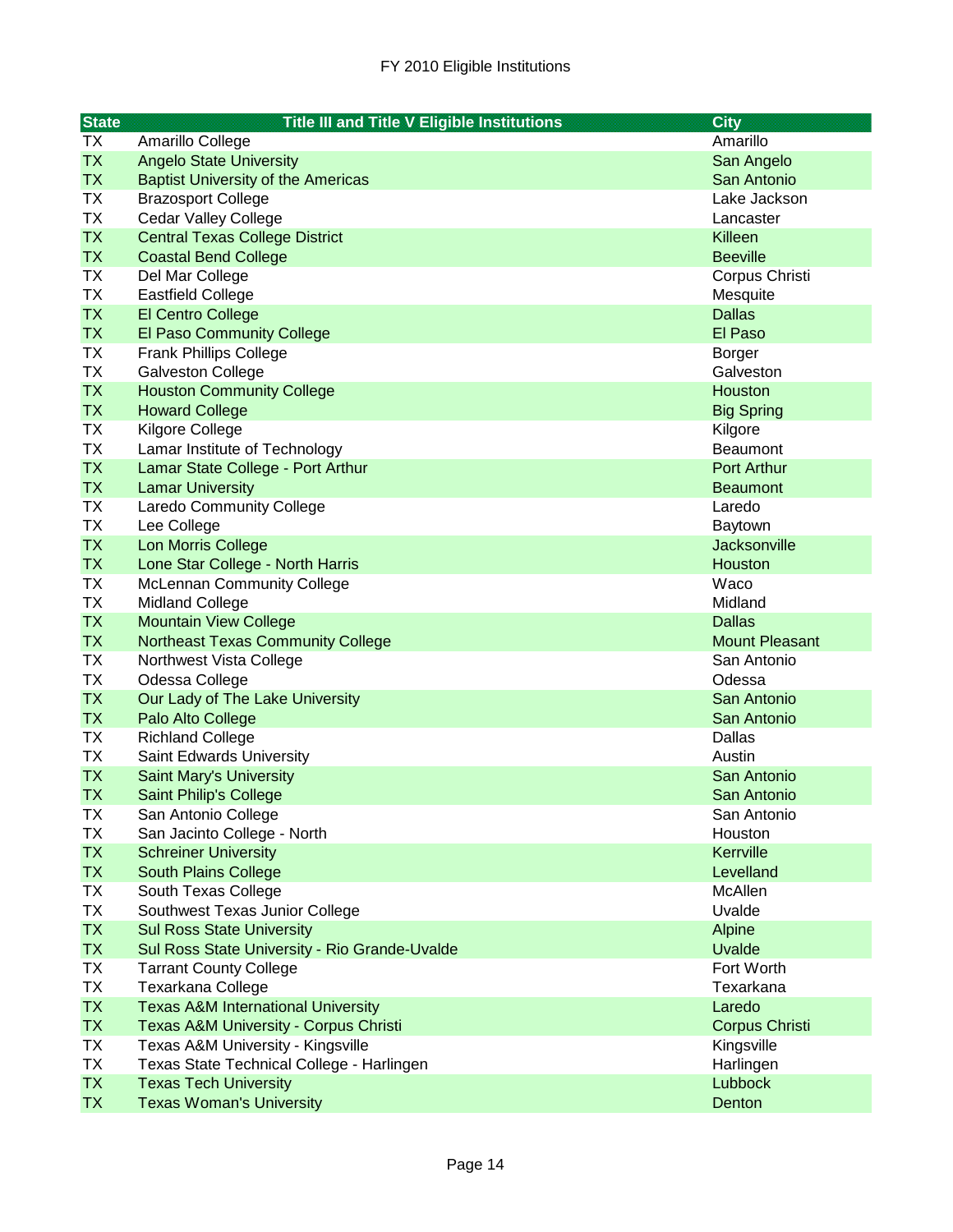| <b>State</b> | <b>Title III and Title V Eligible Institutions</b>               | <b>City</b>          |
|--------------|------------------------------------------------------------------|----------------------|
| TX           | University of Texas of the Permian Basin                         | Odessa               |
| <b>TX</b>    | University of Houston - Clear Lake                               | Houston              |
| <b>TX</b>    | University of Houston - Downtown                                 | Houston              |
| <b>TX</b>    | <b>University of Saint Thomas</b>                                | Houston              |
| TX           | University of Texas - Pan American                               | Edinburg             |
| TX           | University of Texas - Brownsville                                | <b>Brownsville</b>   |
| <b>TX</b>    | University of Texas - El Paso                                    | El Paso              |
| <b>TX</b>    | University of Texas - San Antonio                                | San Antonio          |
| TX           | University of Texas Health Science Center at San Antonio         | San Antonio          |
| TX           | University of the Incarnate Word                                 | San Antonio          |
| <b>TX</b>    | Victoria College (The)                                           | Victoria             |
| <b>TX</b>    | <b>Weatherford College</b>                                       | Weatherford          |
| TX           | <b>Western Texas College</b>                                     | Snyder               |
| TX           | <b>Wharton County Junior College</b>                             | Wharton              |
| <b>UT</b>    | Dixie State College of Utah                                      | St George            |
| <b>UT</b>    | Utah State University - College of Eastern Utah, San Juan Campus | <b>Blanding</b>      |
| VA           | <b>Averett College</b>                                           | Danville             |
| VA           | Emory & Henry College                                            | Emory                |
| <b>VA</b>    | J Sargeant Reynolds Community College                            | Richmond             |
| <b>VA</b>    | <b>Mountain Empire Community College</b>                         | <b>Big Stone Gap</b> |
| VA           | <b>New River Community College</b>                               | Dublin               |
| VA           | <b>Thomas Nelson Community College</b>                           | Hampton              |
| <b>VA</b>    | <b>Tidewater Community College</b>                               | <b>Norfolk</b>       |
| <b>VA</b>    | <b>Wytheville Community College</b>                              | Wytheville           |
| VT           | <b>Burlington College</b>                                        | <b>Burlington</b>    |
| <b>WA</b>    | <b>Bellingham Technical College</b>                              | Bellingham           |
| <b>WA</b>    | <b>Big Bend Community College</b>                                | <b>Moses Lake</b>    |
| <b>WA</b>    | <b>Clark College</b>                                             | Vancouver            |
| <b>WA</b>    | Eastern Washington University                                    | Cheney               |
| <b>WA</b>    | <b>Grays Harbor College</b>                                      | Aberdeen             |
| <b>WA</b>    | <b>Heritage College</b>                                          | Toppenish            |
| <b>WA</b>    | <b>Highline Community College</b>                                | <b>Des Moines</b>    |
| <b>WA</b>    | Lower Columbia College                                           | Longview             |
| <b>WA</b>    | North Seattle Community College                                  | Seattle              |
| <b>WA</b>    | <b>Northwest Indian College</b>                                  | Bellingham           |
| WA           | Peninsula College                                                | <b>Port Angeles</b>  |
| WA           | <b>Renton Technical College</b>                                  | Renton               |
| WA           | Saint Martin's University                                        | Lacey                |
| <b>WA</b>    | <b>Shoreline Community College</b>                               | <b>Seattle</b>       |
| <b>WA</b>    | <b>South Seattle Community College</b>                           | <b>Seattle</b>       |
| WA           | <b>Spokane Community College</b>                                 | Spokane              |
| WA           | Spokane Falls Community College                                  | Spokane              |
| <b>WA</b>    | <b>Walla Walla Community College</b>                             | <b>Walla Walla</b>   |
| <b>WA</b>    | <b>Wenatchee Valley College</b>                                  | Wenatchee            |
| WA           | Yakima Valley Community College                                  | Yakima               |
| WI           | Chippewa Valley Technical College                                | Eau Claire           |
| WI           | College of the Menominee Nation                                  | Keshena              |
| WI           | <b>Gateway Technical College</b>                                 | Kenosha              |
| WI           | Lac Courte Oreilles Ojibwa Community College                     | Hayward              |
| WI           | Milwaukee Area Technical College                                 | Milwaukee            |
| WI           | <b>Mount Mary College</b>                                        | Milwaukee            |